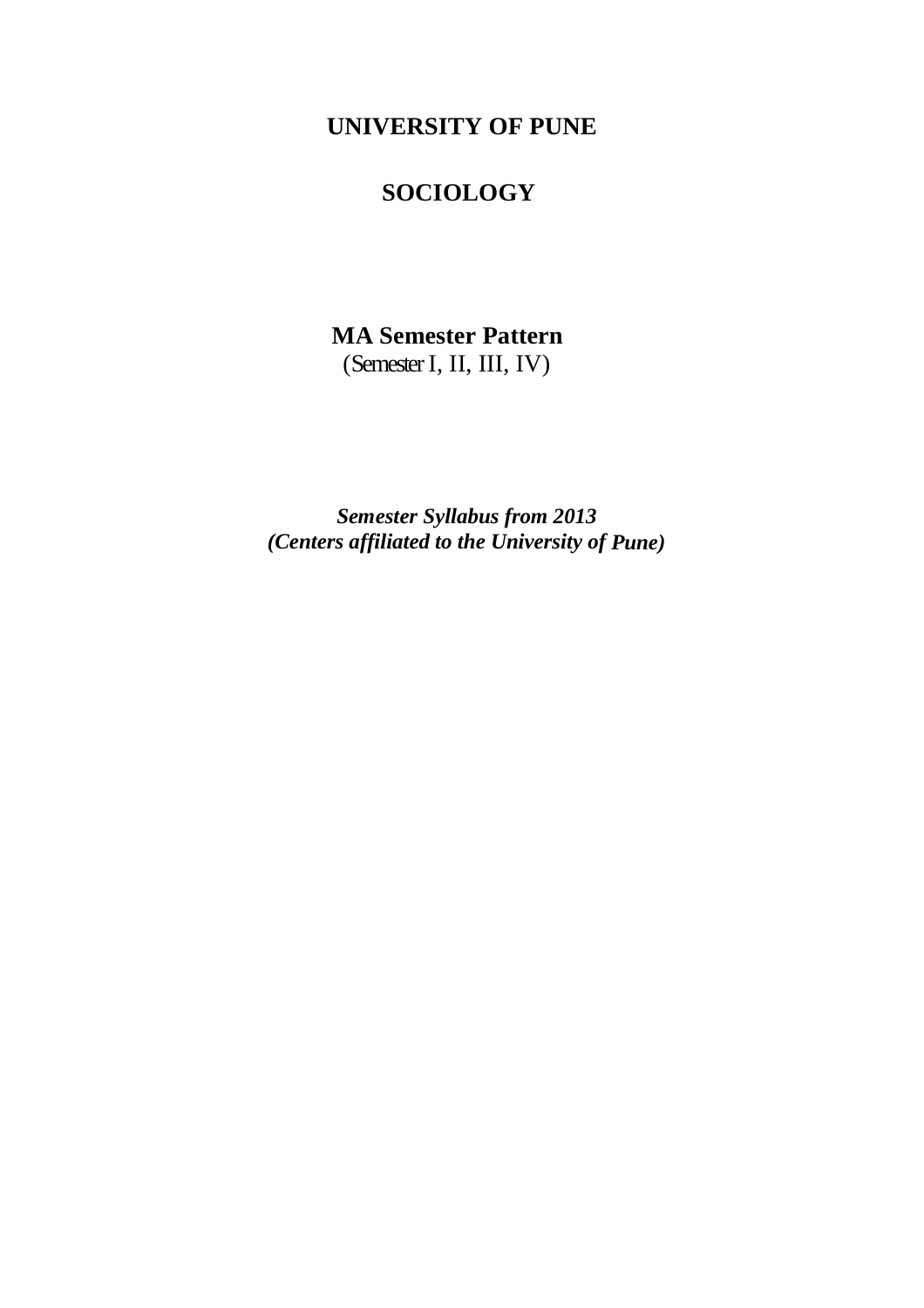# **MA Sociology Syllabus**

SC-Sociology compulsory papers

SO- Sociology optional paper

### **Semester I and II**

### **SEMESTER I**

### **Compulsory Papers**

SC 01(12531) - Classical Sociological Tradition

SC 02-(12537)-Sociology of India

# **Optional Papers**

SO 01-(12533) -Agrarian Society

SO 02-(12534)- Social Movements

SO 03-(12535)- Political Sociology

SO 04-(12536)- Sociology of Maharashtra: Culture and Society

# **SEMESTER II**

# **Compulsory Papers**

SC 04-(22532)-Methodology of Social Research

SC 03- (22537)-Introduction to Sociological Theories

# **Optional Papers**

SO 05-(22533) - Sociology of Education

SO 06-(22534)- Sociology of Media

SO 07-(22535)- Health and Society

SO 08-(22536)-Sociology of Labour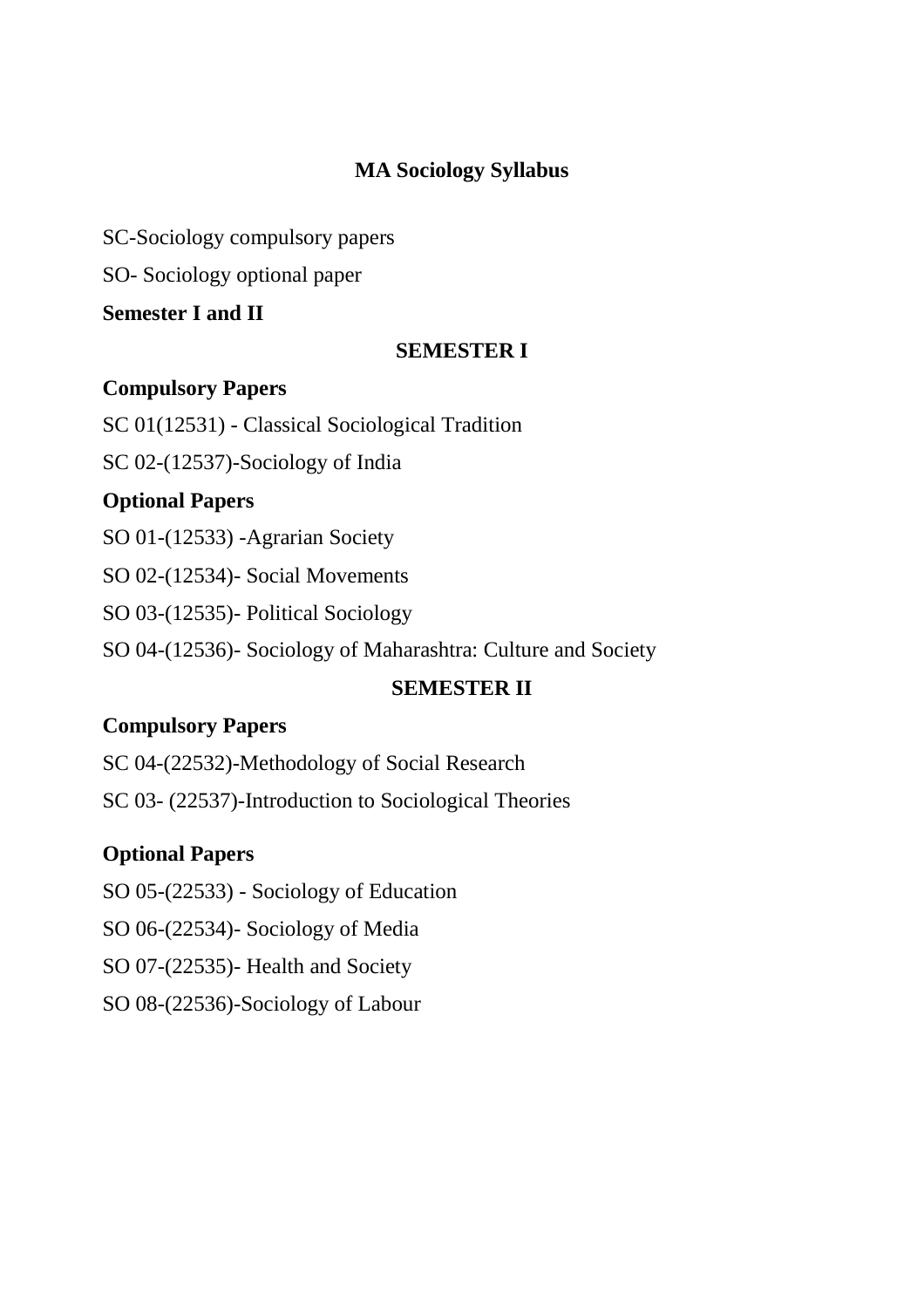### **SEMESTER III**

# **Compulsory Papers**

- SC 05- (32531)-Application of Research Skills
- SC 06- (32532)- Sociology of Development

# **Optional Papers**

- SO 09- (32533)- Sociology of Gender
- SO 10- (32535)- Sociology of Disaster and Disaster Management
- SO 11- (32536)- Environment and Society
- SO 12- (42533)- Urban Sociology

### **SEMESTER IV**

# **Compulsory Papers**

- SC 07- (42531)- Sociology of Globalization
- SC 08- (42538)-Dissertation/ (42532)- Contemporary Social Theories

# **Optional Papers**

SO 13- (42534)- Sociology of Social Work

- SO 14- (42535)- Human Rights and Social Justice
- SO 15- (42536)-Ethnicity in India
- So-16 –(42537)- Sociology of Crime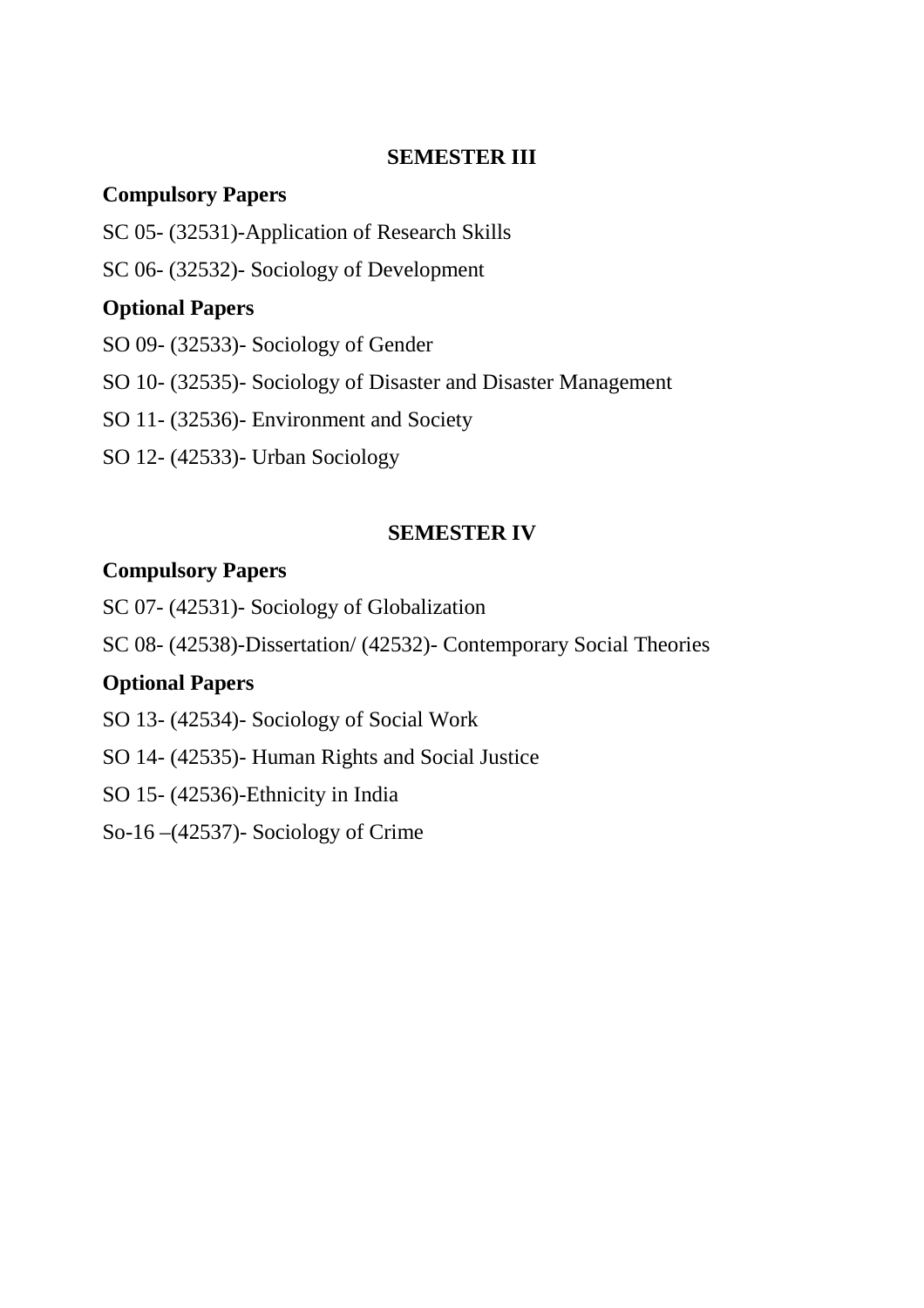# **COMPULSORY PAPER SC-01(12531) CLASSICAL SOCIOLOGICAL TRADITION**

### **Objectives**:

- 1. To understand the linkage between the social changes that had far-reaching effects on the economic and social systems and the emergence of discipline of Sociology in west and reception of western social thought and link with Indian thought.
- 2. To understand the theoretical foundations of Sociology on which edifice of modern Sociological theories are erected  $\&$  to develop critical thinking, analytical ability to interpret the social scenario around them.

#### **Course Outline:**

- I. Historical background and emergence of sociology: Social context and intellectual thought. Critique of classical traditions: Colonialism, Race & Gender (12)
- II. Karl Marx: model of social change –dialectical materialism, critical debate on Base & superstructure; Theory of alienation (12)
- III. Emile Durkheim: Social Facts; Theoretical formulations from The Division of Labour, Elementary Forms of religion, Suicide. (12)
- IV. Max Weber: Methodology, Social Action, Authority and rationality. Theory of Protestant Ethic and Spirit of Capitalism (12)

#### **Essential Readings:**

- 1. Readings from Original works of Marx, Durkheim & Weber:
	- a. ('Alienated Labour' from *Economic and Philosophical Manuscripts of 1844*.)
	- b. ('Mechanical & Organic Solidarity' from *The Division of Labour in Society. 1893.)*
	- c. ('Class, Status, and Party' from *The Distribution of Power Within the Political Community: Class, Status, Party.* 1925). (Available in: no.2, 3)
- 2. Appelrouth & Edles. 2008. Classical & Contemporary Sociological Theory. Thousand Oaks: Pine Forge Press.)
- 3. Girth & Mills. 1958. Essays in Sociology: from Max Weber. NY: Galaxy Books.
- 4. Ritzer, George. 2008: Sociological Theory, N.Y.: McGraw –Hill , Chapter 1-4.
- 5. Coser, L. A. 1977: Masters of Sociological Thought, New York : Harcourt Brace, pp. 43-87, 129-174, 217-260.
- 6. Giddens, Anthony 1997: Capitalism and Modern Social Theory An analysis of
- 7. Writings of Marx, Durkheim and Weber, Cambridge University Press, (Whole Book).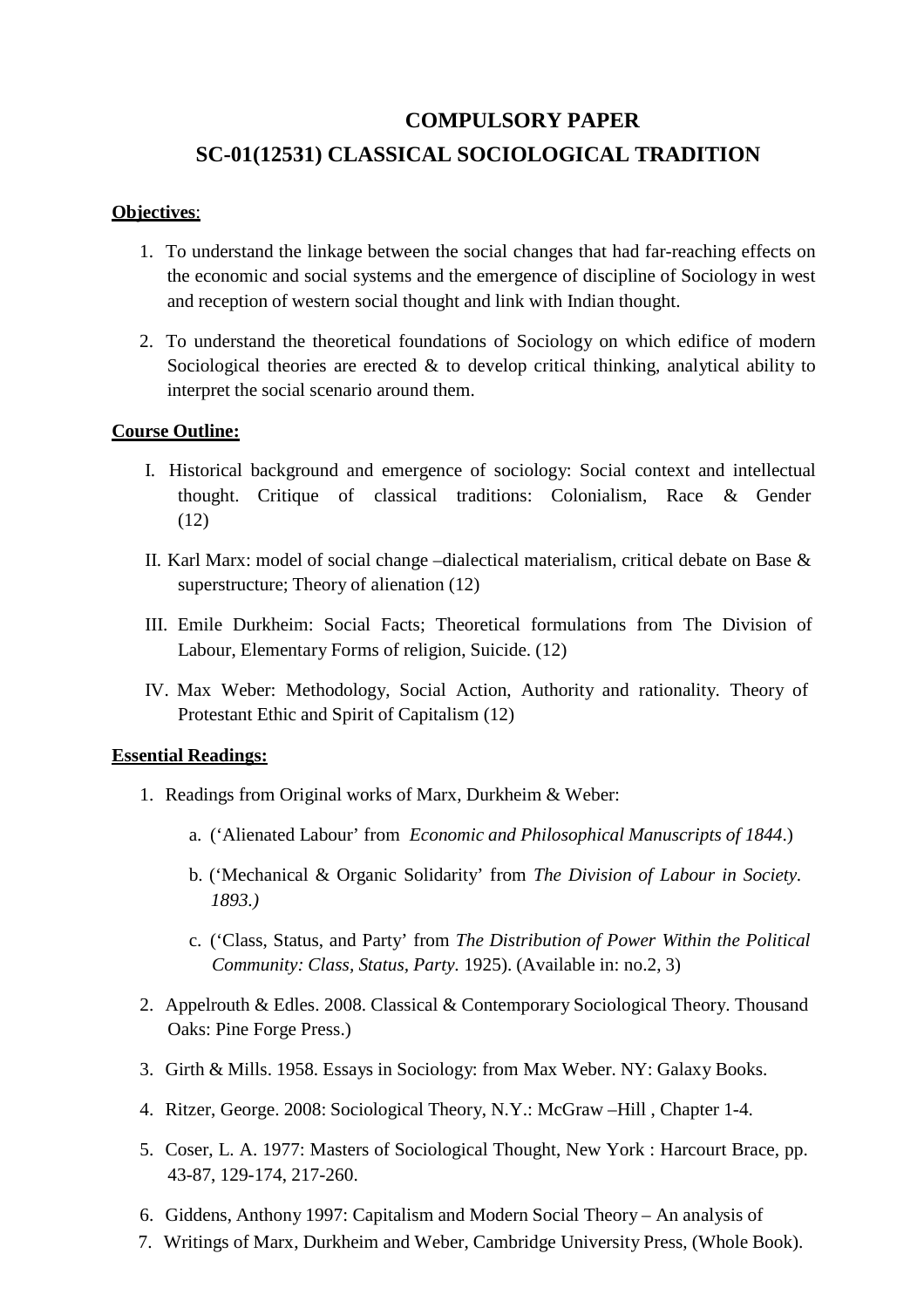- 8. Hughes, John A., Martin, Peter, J. and Sharrock, W. W. 1995 : Understanding Classical
- 9. Sociology Marx, Weber and Durkheim, London : Sage Publications, Whole Book.

- 1. Craib, I. 1997. Classical Social Theory. NY:Oxford
- 2. Tucker, K. 2002. Classical Social Theory. U.S.A.: Blackwell
- 3. Giddens, A. 1995. Politics, Sociology and Social Theory. Encounters with Calssical and Contemporary Social Thought. UK: Polity Press. Pp.57-77, 116 -135.
- 4. Aron, Reymond 1965 1967: Main Currents in Sociological Thought, Vol. I and II Penguin, Chapters on Marx, Durkheim and Weber.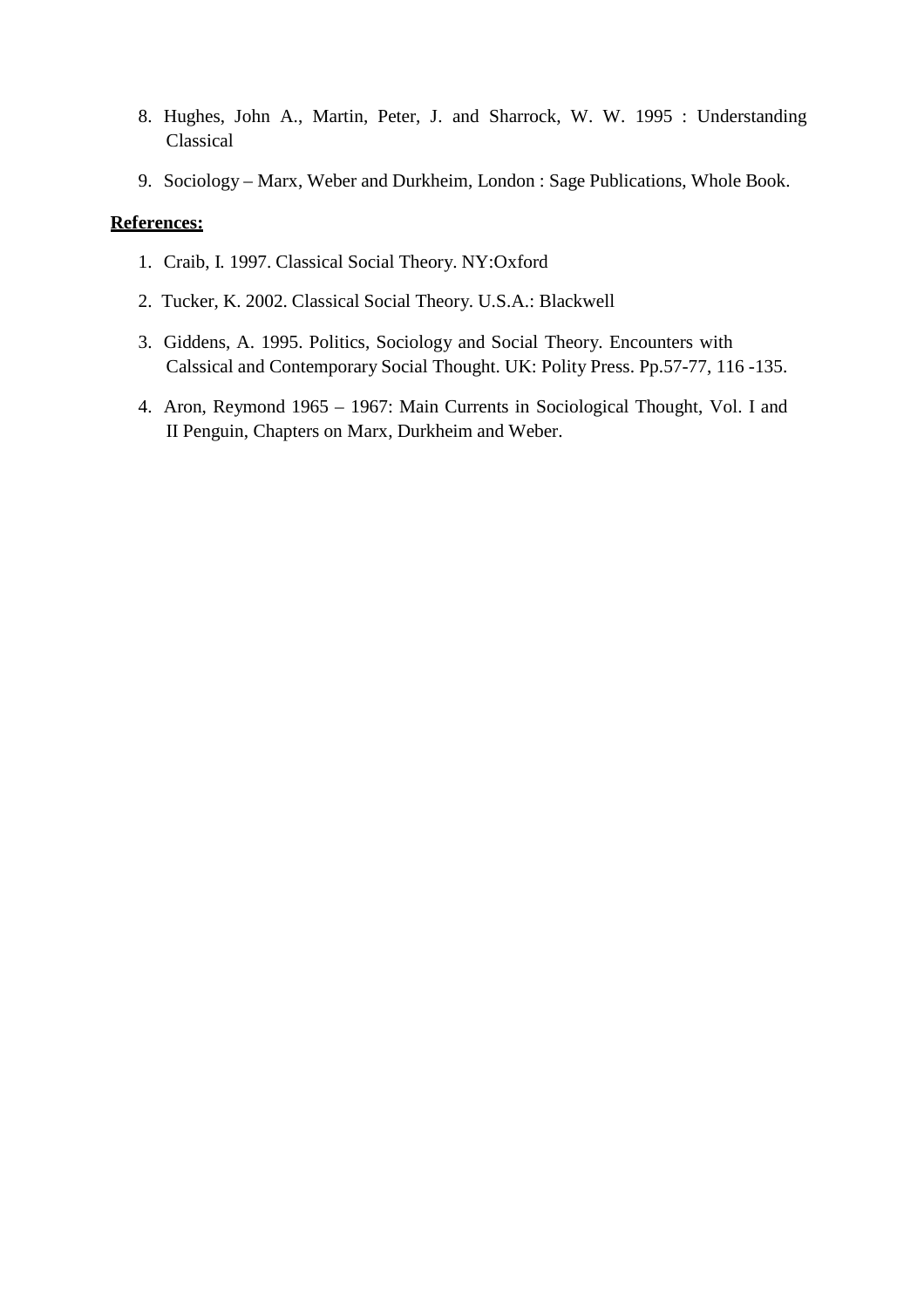### **COMPULSORY PAPER**

### **SC-02 (12537)-Sociology of India**

#### **Objectives:**

- 1. To acquaint the students to the continuities and contradictions in Indian society.
- 2. To analyze the role of colonialism, democracy, nation building and globalization in shaping contemporary, society in India.

#### **Course Outline:**

| I. Formation of Sociology in India                                     | (10) |
|------------------------------------------------------------------------|------|
| a. Colonialism, Anthropology,                                          |      |
| Sociology b. Indian sociology in crisis                                |      |
| c. Sociology from the Marginal partners                                |      |
| II. India as an 'Object' of study                                      | (14) |
| a. Colonial, Nationalist, Indological, (Ghurye)                        |      |
| b. Structural-Functional (M. N. Sriniwas)                              |      |
| c. Dialectical (A. R. Desai)                                           |      |
| d. Subaltern (R. Guha)                                                 |      |
| e. Non Brahmin (Phule, Dr. BabasahebAmbedkar)                          |      |
| f. Feminist (LeelaDube)                                                |      |
| III. Debates on Indian Society<br>(18)                                 |      |
| a. Social Institutions – Family, Kinship, Household, Village and Urban |      |
| Settings. b. Social Stratification – Caste, Class, Tribe and Gender.   |      |
| IV. Understanding Modernity in Indian Society (06)                     |      |
| Moving beyond tradition vs. modernity                                  |      |
| debate                                                                 |      |
| <b>Essential Readings:</b>                                             |      |

- 1. Andre Beteille, Sociology: Essays on Approach and Method, OUP, New Delhi,2002.
- 2. Breman Jan, Kloos Peter and AshwiniSaith, The Village in Asia Revisited, OUP 1997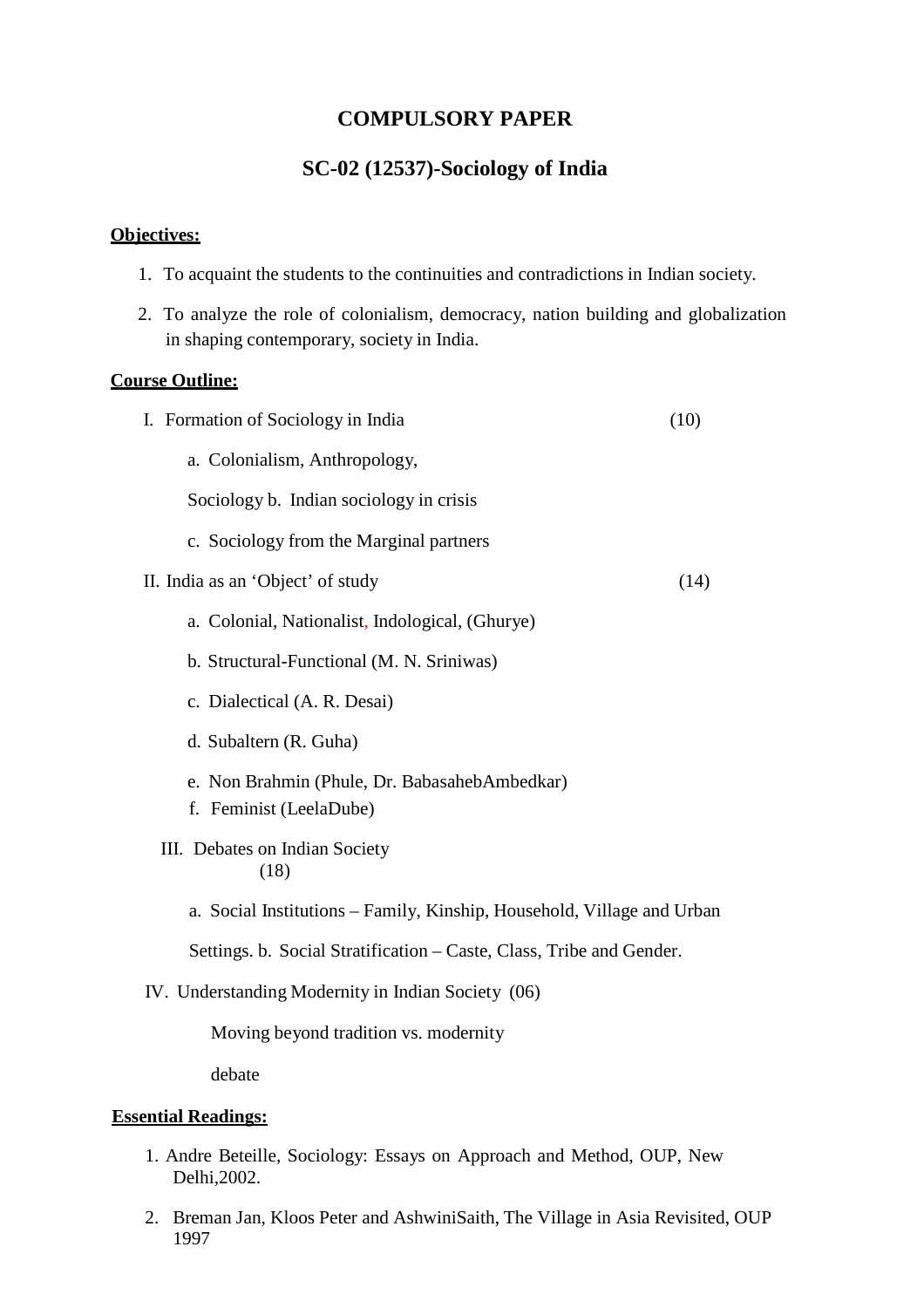- 3. D.N.Dhanagare, Themes and Perspectives in Indian Sociology, Rawat Publications, 1999
- 4. Gail Omvedt, Dalits and Democratic Revolution, Sage, New Delhi
- 5. M.N.Srinivas, Collected Essays, OUP, New Delhi, 2002
- 6. S.M.Dahiwale (ed), Indian Society: Non-Brahmanic Perspectives, Rawat Publications, 2004
- 7. SatishDeshpande, Contemporary India: Sociological Perspectives, Viking
- 8. Sunil Khilnani, The Idea of India, Penguin, New Delhi, 1999
- 9. Veena Das, The Oxford Companion to Sociology and Social Anthropology, Vol. I and II, OUP, New Delhi, 2003.
- 10. Dube, S. C., 1990, Indian Society, National Book Trust, New Delhi.
- 11. Vivek P. S., 2002, Sociological perspectives and Indian Sociology, Himalaya Publishing House, Mumbai.
- 12. Das Veena, 1995, Critical Events, An Anthropological Perspective on Contemporary India, Oxford University Press, New Delhi.
- 13. Desai A. R., 1986, Relevance of the Marxist Apporach to the Study of Indian Society, in
- 14. Oomen T. K., MukherjiPartha, (ed), 1986
- 15. Guha R., 1998, A Subaltern Studies Reader, Oxford University Press, New, Delhi.
- 16. Said, E. W. 1985, Orientalism; Penguin, Harmondsworth.
- 17. MaitrayeeChaudhuri (ed) 2010, Sociology in India, Intellectual and Institutional Practices, Rawat Publications.
- 18. Sujata Patel (ed) (2011) Doing Sociology In India: Genealogies, Locations and Practices. OUP New Delhi.
- 19. Patricia Uberoi, NandiniSundar and SatishDeshpande (ed) (2010): Anthropology in the East: Founders of Indian Sociology and Anthropology. Permanent Black, Ranikhet.
- 20. RegeSharmila, Sociology of Gender, Sage Publications

- 1. Vanaik Achin, 1997, Communalism Contested Religion, Modernity and Secularization; Vistaar Publications, Delhi.
- 2. Chaterjee Searale Mary and Sharma Ursula, (ed), 1994, Contextualsing Caste, Blackwell Publishers, Oxford.
- 3. Ludden 2000, Critique of Subaltern Studies, Oxford University Press, New Delhi.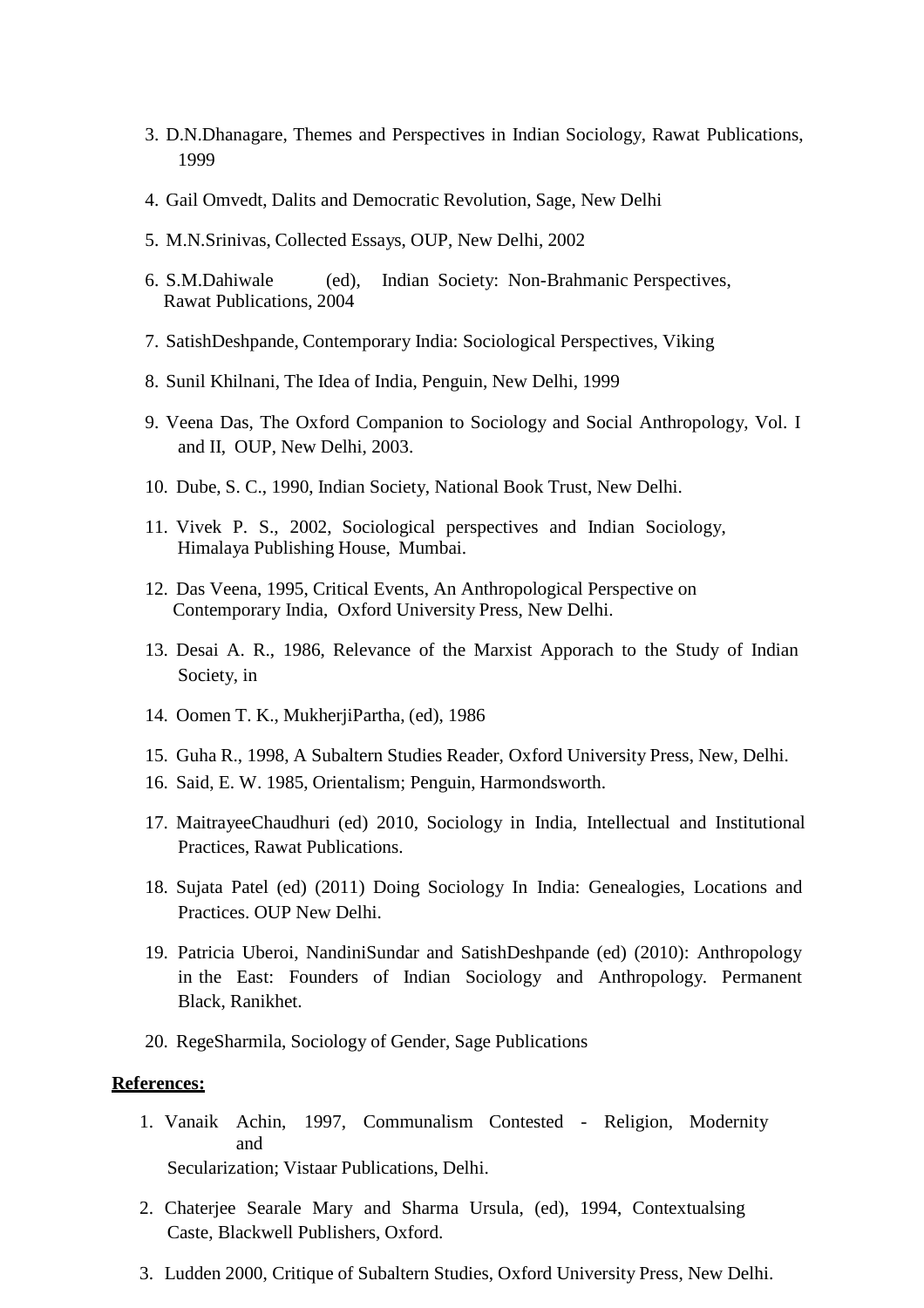- 4. Singh K. S., (ed) 1983, Tribal Movements in India, Vol. 1 and 2; Manohar, New Delhi.
- 5. Sujata Patel and Alice Thorner (eds), Bombay Metaphor for Modern India Bombay and Delhi, Oxford University Press.
- 6. Thapar Romila, 1987, Cultural Transaction and Early India : Tradition and Patronage; Oxford University Press, New Delhi.

Note: Any other text/Article suggested by the subject teacher.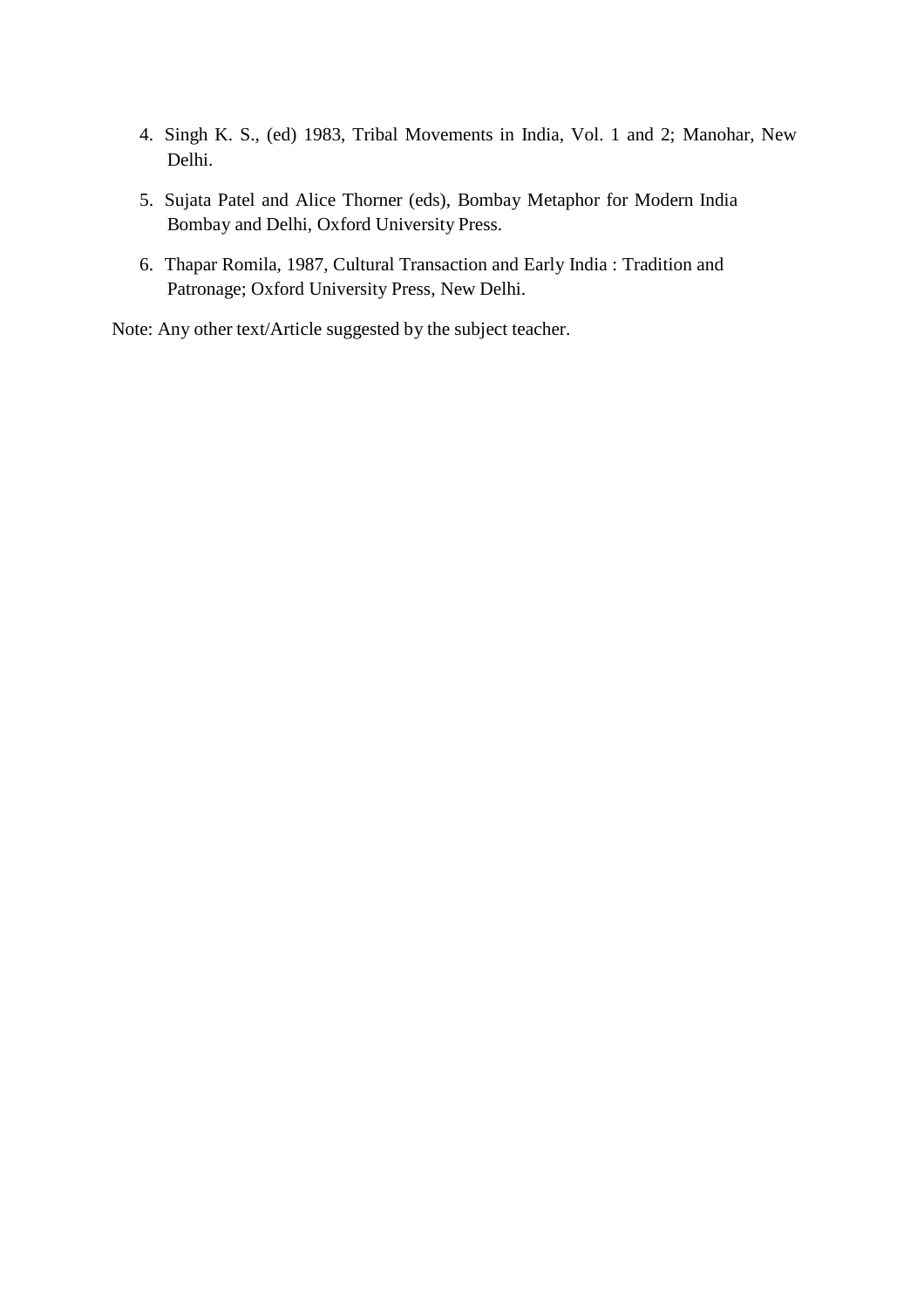# **Optional Paper SO- 01(12533) Agrarian Society in India**

### **Objectives**

| 1. To introduce students to different approaches to the study of Agrarian Social structure.<br>2. To understand the contemporary agrarian society and issues in relevant context. |      |
|-----------------------------------------------------------------------------------------------------------------------------------------------------------------------------------|------|
| I. Concept of peasant society                                                                                                                                                     | (10) |
| a. Features of agrarian, tribal and peasant society                                                                                                                               |      |
| b. Approaches to study peasant society- Structural, Functional, Marxist, Feminist, Subaltern                                                                                      |      |
| II. Evolution of Agrarian Structure in India                                                                                                                                      | (12) |
| a. Feudalism                                                                                                                                                                      |      |
| b. Asiatic Mode of Production                                                                                                                                                     |      |
| c. Colonial Land Settlement                                                                                                                                                       |      |
| III. Programmes in Post Independence India                                                                                                                                        | (14) |
| a. Panchayati Raj                                                                                                                                                                 |      |
| b. Community Development Programmes                                                                                                                                               |      |
| c. HYV programmes :- The Green Revolution and its out come. (Vandana Shiva's comments)                                                                                            |      |
| d. Poverty Alleviation programme integrated-MGNREGS                                                                                                                               |      |
| e. Urban bias and neglect of the rural (Michel Lipton)                                                                                                                            |      |
| IV. Agrarian Movements and recent trends                                                                                                                                          | (12) |
| a. Telangana                                                                                                                                                                      |      |
| b. Teebhaga                                                                                                                                                                       |      |
| c. Peasant Movement in the 1980s and Politics of Farm Lobby-ShetkariSanghatna                                                                                                     |      |
| (Sharadjoshi), Tikait and SwabhimaniShetkariSanghatna.                                                                                                                            |      |
| d. Globalisation, Neo-liberal policies and its impact on agrarian society.                                                                                                        |      |
|                                                                                                                                                                                   |      |

### **Essential Readings: / References**

1. BeteilleAndre : Six Essays in Comparative Sociology; OUP, New Delhi 1974, PP 1-50

2. Thorner Daniel and Thorner Alice- Land and Labour in India - Asia Publications, Bombay, 1962.Whole book.

3. Desai A. R., Rural Sociology in India, Popular Prakashan, Bombay, 1977 PP- 269-336, 425, 527.

4. Dhanagare D. N.; Peasant Movement in India; Oxford University Press New Delhi, 1988 PP 1-25 88-155.

5. Omvedi Gail - Land, Caste and Politics; Department of Political Science, Delhi University Delhi 1987, Introduction only.

6. Shanin, T., Peasantry - Delineation of Sociological concept - Journal of Peasant Studies, 1991, PP 180-200

7. AgrawalBina, Who sows? Who Reaps? Institute of Economic Growth, - New Delhi, Full Booklet.

8. Beteille Andre; Caste, Class, and Power; California University Press, 1971, PP 185-226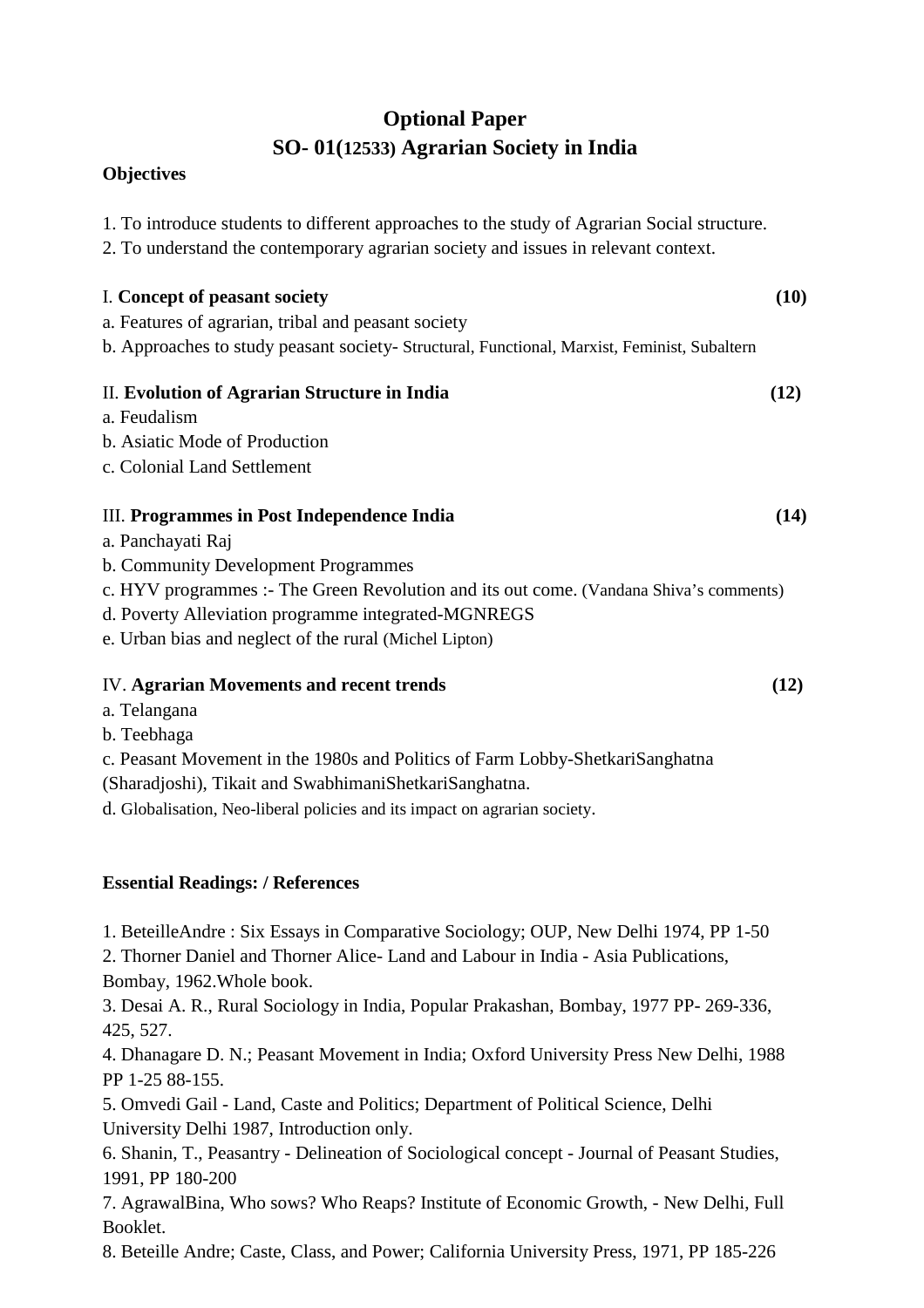9. Desai A. R. : Agrarian Struggles in India after Independence, Oxford University Press, New Delhi 1986, PP. 129-189

10. Mencher J., Problems of Analysing Rural Class Structure; Economic and Political weekly, Vol. IX, 1974.

11. Thorner A.; "Semi-Fundalism on Capitalism Contemporary in India", Economic and Political

12. weekly, Vol. X, Nos 49-51, Dec. 11 & 23 (1982)

13. Nanda M.: Transnationalism of Third World States and Undoing of Green Revolution, Economic and Political Weekly, Jan - 23- 1995.

14. Sathyamurthy, T. V. Industry and Agriculture in India Since Independence; Vol.2, OUP, New Delhi-1996 - Entire Volume.

15. Singh Katar Rural Development, Sage, 1999.

16. Jan Zsary, Indus eat al, The State of World Rural Poverty : An Inquiry into its causes and consequences; New York Univ. Press, 1992, Pg. 1-50

17. Joan Macher - Conflicts and Contradictions in the Green Revolution, The Case of Tamilnadu EW, Vol IX (1974), PP 1545, 1503.

Note: Any other text/Article suggested by the subject teacher.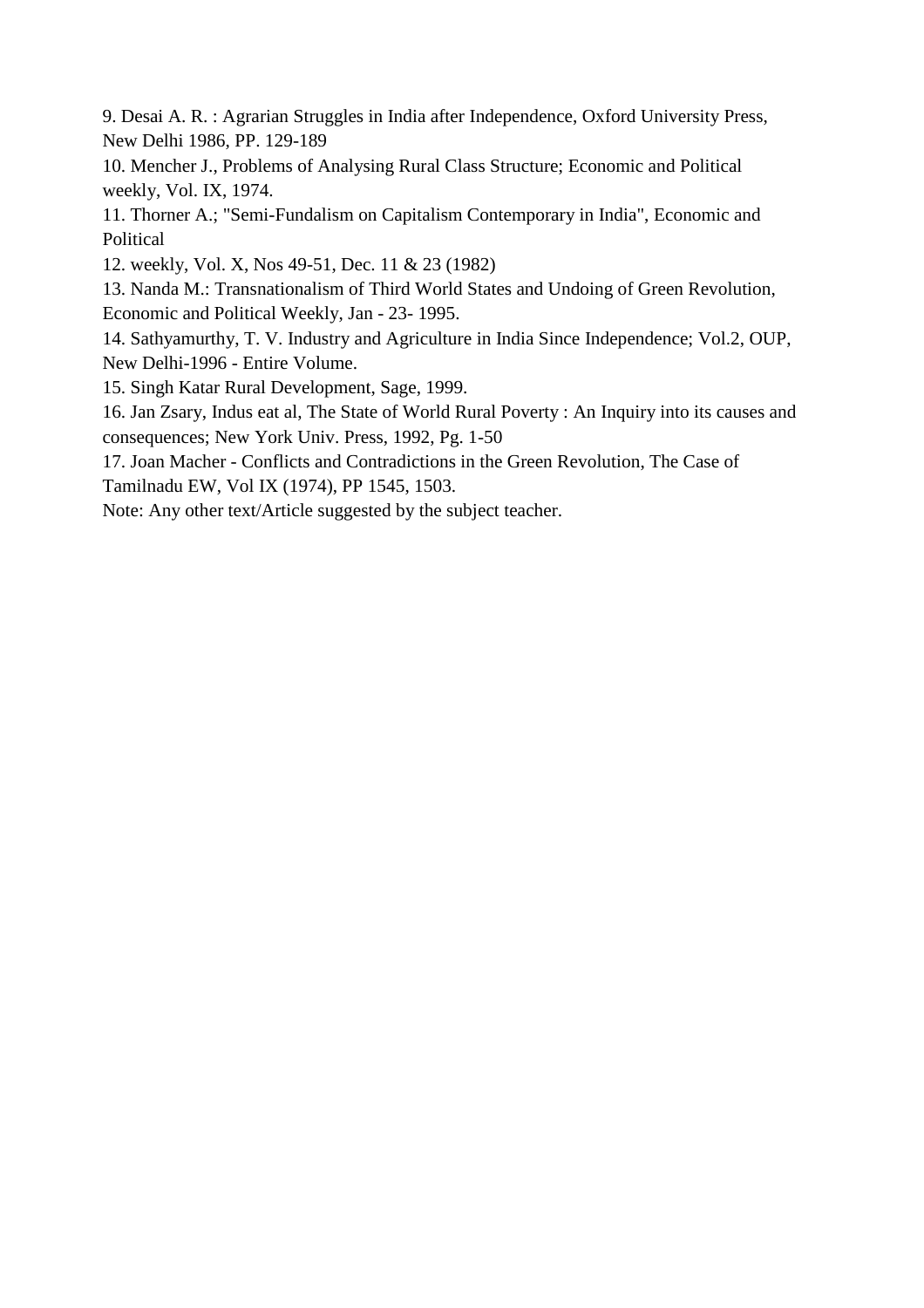# **Optional Paper SO 03 – (**12534**) SOCIOLOGY OF SOCIAL MOVEMENTS**

### **Objectives**

1. To introduce the students to the role of social movements in social transformation

2. To help them understand the various approaches to the study of social movements.

### **I. Introduction to social movement** (10)

- **a.** Nature, Definitions, Characteristics
- b. Social Movement and Social Change
- c. Types of social movements(Reform, Rebellion, Revival, Revolution, Insurrection, Counter Movement)

### **II. Theories of Social Movements (12)**

- a. Structural –functional
- b. Marxist
- c. Resource Mobilization Theory
- d**.** New Social Movement

### **III. Social Movement in India with specific reference to social basis, leadership, ideology and actions (14)**

- a. Peasant movement
- b. Labour movement
- c. Dalit movement
- d. Women's movement
- e. Environmental movement

### **IV. Social Movements, civil society and globalization (12)**

- a. Social movement and its relationship with state and civil society(e.g. Jan Lokpal Bill)
- b. Social movements and impact of globalization: Debates-end of movement and after
- c. Issues of citizenship

### **Essential Readings:**

- 1. Rao, M.S.A. Social Movements in India, Vol.I and II, Manohar, Delhi, 1978.
- 2. Shah Ghanshyam, Social Movements and the State, Sage, New Deli, 2002.
- 3. James Petras, Henry Vettmeyer, Social Movements and State Power, Pluto Press, London, 2005.
- 4. T.K.Oommen, Nation, Civil Society and Social Movements, Sage, Delhi, 2004.
- 5. David S. Meyer, Nancy Whittilev, Belinda Robnett; Social Movements, Oxford, New York, 2002.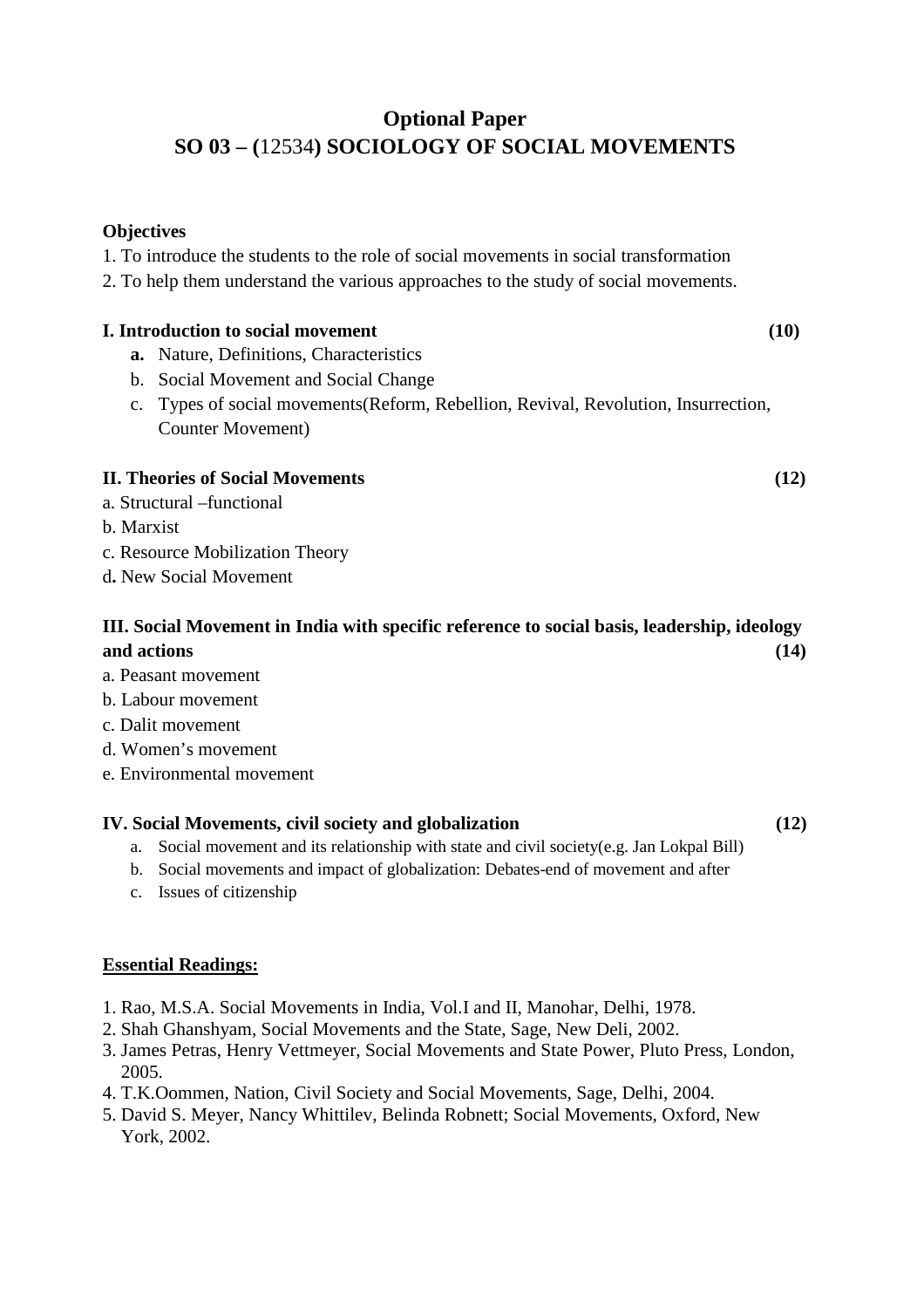- 1.Foweraker Joe, Theorising Social Movements, Pluto Press, London, 1995.
- 2.Bagguley, P. (1992). Social change, the middle class and the emergence of "new social movements": A critical analysis. The Sociological Review 40.1: 26-48
- 3.Bagguley, P. (1997). Beyond political sociology? Developments in the sociology of social movements. The Sociological Review 45.1: 147-61.
- 4.Banks J. A., Sociology of Social Movements,
- 5.Buechler, S. 1997. 'New Social Movement Theories' in Buechler, S. and Cylke, F.K., Jr. (eds.) Social Movements: Perspectives and Issues. Mountain View: Mayfield Publishing Company.
- 6.Buechler, S. 1993. 'Beyond Resource Mobilization: Emerging Trends in Social Movement Theory'. The Sociological Quarterly 34: 217-235.
- 7.Buechler Steven M., Social Movements in Advanced Capitalism: The Political Economy and Cultural Construction of Social Activism Oxford University Press, 2000.
- 8.Brian D. Loader, Nixen Paul G. Rucht, (2004) Cyberprotest: New Media, Citizens, and Social Movements, Routledge.
- 9.Diani, M. 1992. 'The concept of social movement', Sociological Review, 40, 1: pp.1 25. 10. Eder, Klaus. (1993). The new politics of class: Social movements and cultural dynamics in advanced societies. Newbury Park CA: Sage Publications.
- 11. Flam H. and King D.Edt.: Emotions and Social Movements, Routledge,NY.
- 12. Gore M. S., Non Brahmin Movement of Maharashtra, Segment Book Distributors, New Delhi, 1989
- 13. Joshi Barbara, (ed) Untouchable! Voices of Dalit Literature Movement, Londoan, Zed Books, London 1986.
- 14. Jogdand P.G. 1991, Dalit Movement in Maharashtra , New Delhi : Kanak Publications .
- 15. Katzenstein Ray, Social Movements in India, OUP, 2005.
- 16. KohliAtul, State and Poverty in India, Cambridge University Press, 1987.
- 17. McAdam, D., McCarthy, J.D. and Zald, M.N. 1996. Comparative Perspectives on Social Movements. Cambridge: Cambridge University Press.
- 18. Meyer David S., Whittilev Nancy, Robnett Belinda: Social Movements, Oxford, New York, 2002.
- 19. Mathew George, Panchayati Raj from Legislation to Movement, New Delhi, Concept Pub. 1994.
- 20. Michel S. M., (Ed) Dalits in India, Sage, Delhi, 2007.
- 21. Oommen T.K.: Nation, Civil Society and Social Movements, Sage, Delhi, 2004.
- 22. Oommen, T.K. 1990 . Protest and change : Studies in social Movements , Delhi Sage
- 23. Omvedt, Gail 1994 : Dalit and the Democratic Revolution , New Delhi : Sage.
- 24. Omvedt, Gail 1976 :Ciltural Revolt in a Colonial Society: Non Brahmin Movement in Western India. 1973-1930., Bombay, Scientific Education Trust.

25. Omvedt, Gail 1995. Dalit visions : The anti-caste movement and the construction of an Indian Identity.New Delhi Orient Longman.

26. Pichardo Nelson A.**,** NEW SOCIAL MOVEMENTS:A Critical Review, Annual Review of Sociology Vol. 23: 411-430 (Volume publication date August 1997)

27. Petras James, Henry Vettmeyer: Social Movements and State Power, Pluto Press, London, 2005.

- 28. Rao, M.S.A.: Social Movements in India, Vol.I and II, Manohar, Delhi, 1978.
- 29. Shah Ghanshyam: Social Movements and the State, Sage, New Delhi, 2002.
- 30. Robb, Peter , eds. 1993 , Dalit Movements and meeting of labour in India . Delhi Sage
- 31. Shah Ghanshyam: Social Movements in India, A Review of Literature, Sage, New Delhi, 1990.
- 32. Singh K.S. 1982 Tribal movements in India, ( ed.) Vol. I & II ManoharPublications , New Delhi.
- 33. Singh Rajendra, 2001, Social Movements, Old and New, Sage Publications, New Delhi.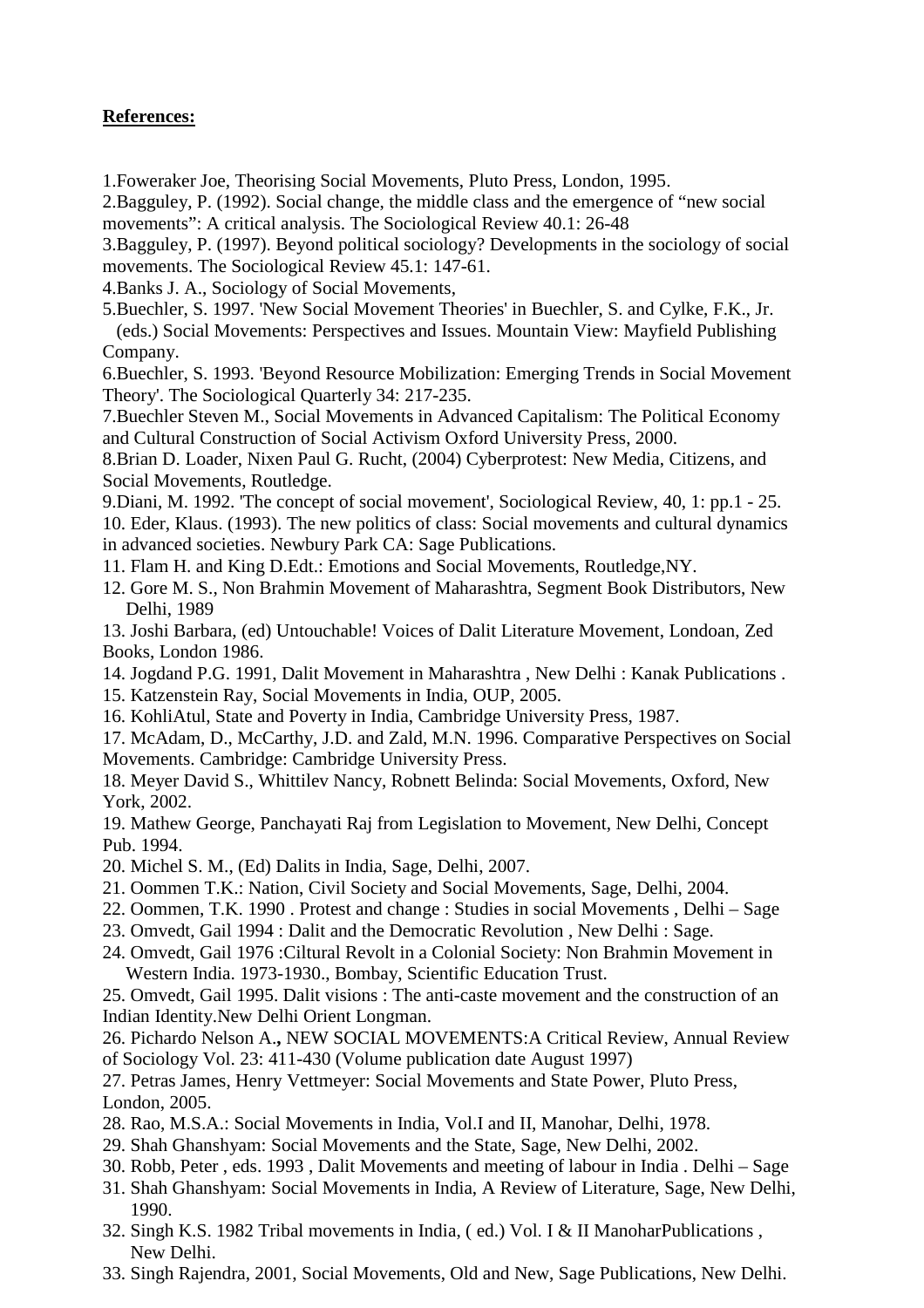- 34. Smelser, N.J. 1963. The Theory of Collective Behavior. New York: The Free Press
- 35. Tarrow, Sidney G. (1994). Power in movement: Social movements, collective action and politics. New York: Cambridge University Press
- 36. Tarrow, S. 1998. Power in Movement: Social Movements and Contentious Politics. Cambridge: Cambridge University Press
- 37. Touraine, A. 1981. The voice and the eye: an analysis of social movements. Cambridge: Cambridge University Press.
- 38. Wilson J, Introduction to Social Movements ,Basic Books, INC. Publishers, New York, 1973.
- 39. Zirakzadeh Cyrus E., (1997) Social Movements in Politics A Comparative Study , Pearson Books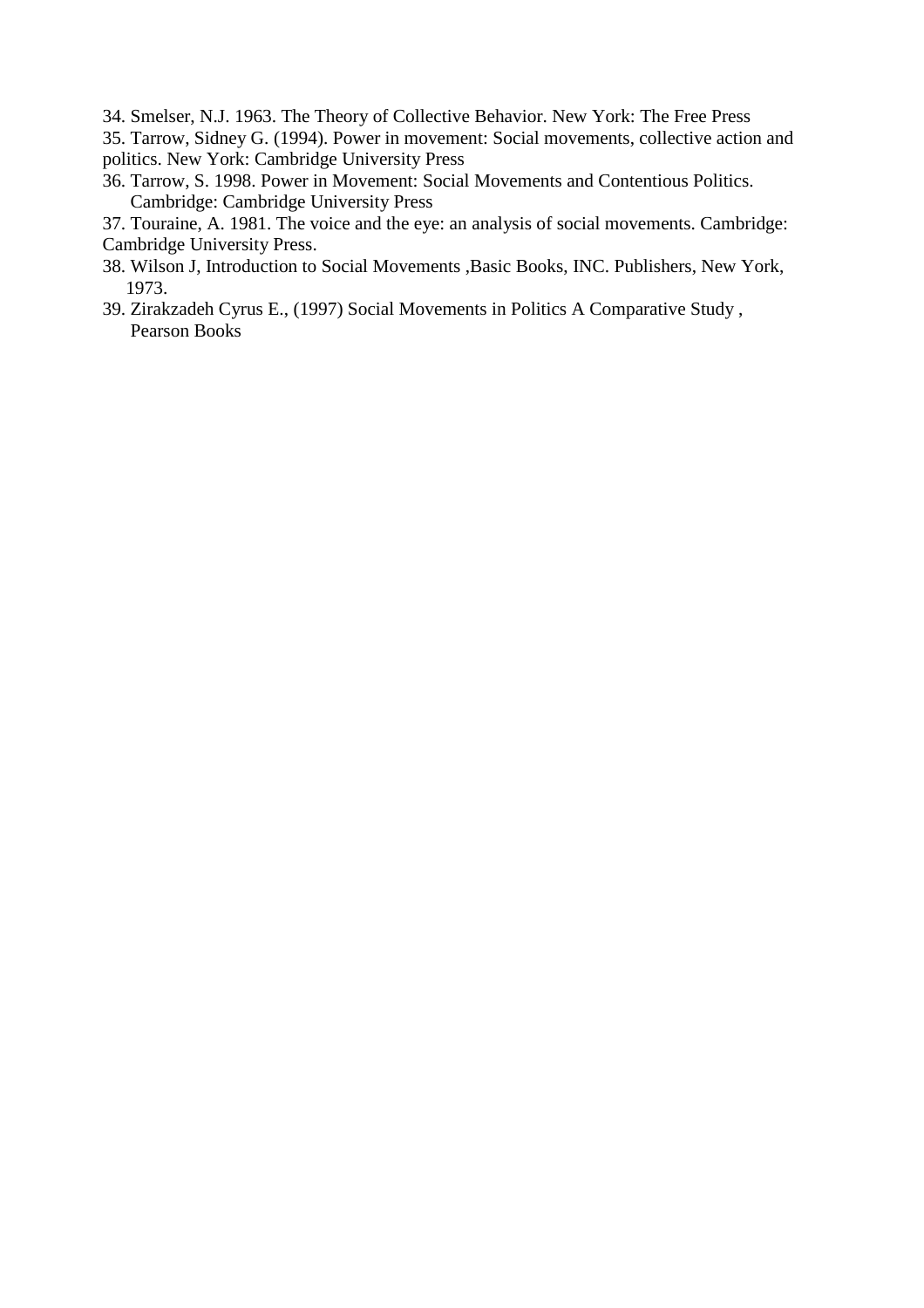# **Optional Paper SO- 03-(12535) Political Sociology**

### **Objectives**

|             | 1. To study the relationship between society and polity                         |      |
|-------------|---------------------------------------------------------------------------------|------|
|             | 2. To study the various approaches to study the State                           |      |
|             | 3. To understand the contemporary socio-political challenges in India           |      |
|             | I. Nature and scope of political sociology                                      | (10) |
|             | a. Relationship between Society and Polity,                                     |      |
|             | b. Sociological Definitions of Politics, authority and the state                |      |
|             | <b>II. Theoretical Approaches to the State</b>                                  | (12) |
|             | a. Classical thinker: Marx Weber                                                |      |
|             | b. Neo-Marxist (Gramsci, Althusser)                                             |      |
| $c_{\cdot}$ | Elite, Pluralism, Post-structuralism (Foucault- knowledge/power)                |      |
|             | III. Society and the state in India                                             | (14) |
|             | <b>a.</b> Hindutva and politics of the upper castes                             |      |
|             | <b>b.</b> Mandal commission and Bahujan Politics                                |      |
|             | c. Gender issues                                                                |      |
|             | <b>d.</b> Dalit politics                                                        |      |
|             | IV. Contemporary Challenges and impact of globalization                         | (12) |
|             | a. Issues of citizenship                                                        |      |
|             | b. Civil society                                                                |      |
|             | c. Inequalities and exclusion                                                   |      |
|             | d. Social movements and new social movements                                    |      |
|             | <b>Essential Readings: / References</b>                                         |      |
|             | 1. Laclau Ernesto, Politics and Ideology in Marxist Theory, Verso, London, 1977 |      |
|             | 2. Kothari Rajni, Caste in Indian Politics, Delhi, 1973.                        |      |
|             | 3. Miller David, On Nationality, Clarendon Press, Oxford, 1995.                 |      |
| 4.          | Bhargava Rajeev, Secularism and its Critics, OUP, New Delhi, 1999.              |      |
|             | 5. ChandholzaNoora (odt) Undorstanding the Post Colonial World, Saga, Naw Dolbi |      |

- 5. ChandhokeNeera (edt) Understanding the Post Colonial World, Sage, New Delhi, 1994.
- 6. Nash Kate, 2000, Contemporary Political Sociology, Blackwell Publishers, Massachussets.
- 7. Ernst Gellner, 1983, Nations and Nationalism, Cornell University Press
- 8. GershonShafir (ed) 1998The Citizenship Debates, University of Minnesota Press
- 9. Charles Tilly, Coercion, Capital and European States, Blackwell (1990)
- 10. Benedict Anderson, 1991,Imagined Communities, Verso
- 11. VoraRajendra and PalshikarSuhas, (Ed) Indian Democracy, Sage New Delhi, 2004
- 12. TornquistOlle, "Politics and Development" A Critical Introduction, Sage publication, London, 1999.
- 13. Sharma Rajendra, "Power Elite In Indian Society", Rawat Publications, Jaipur and New Delhi, 1999.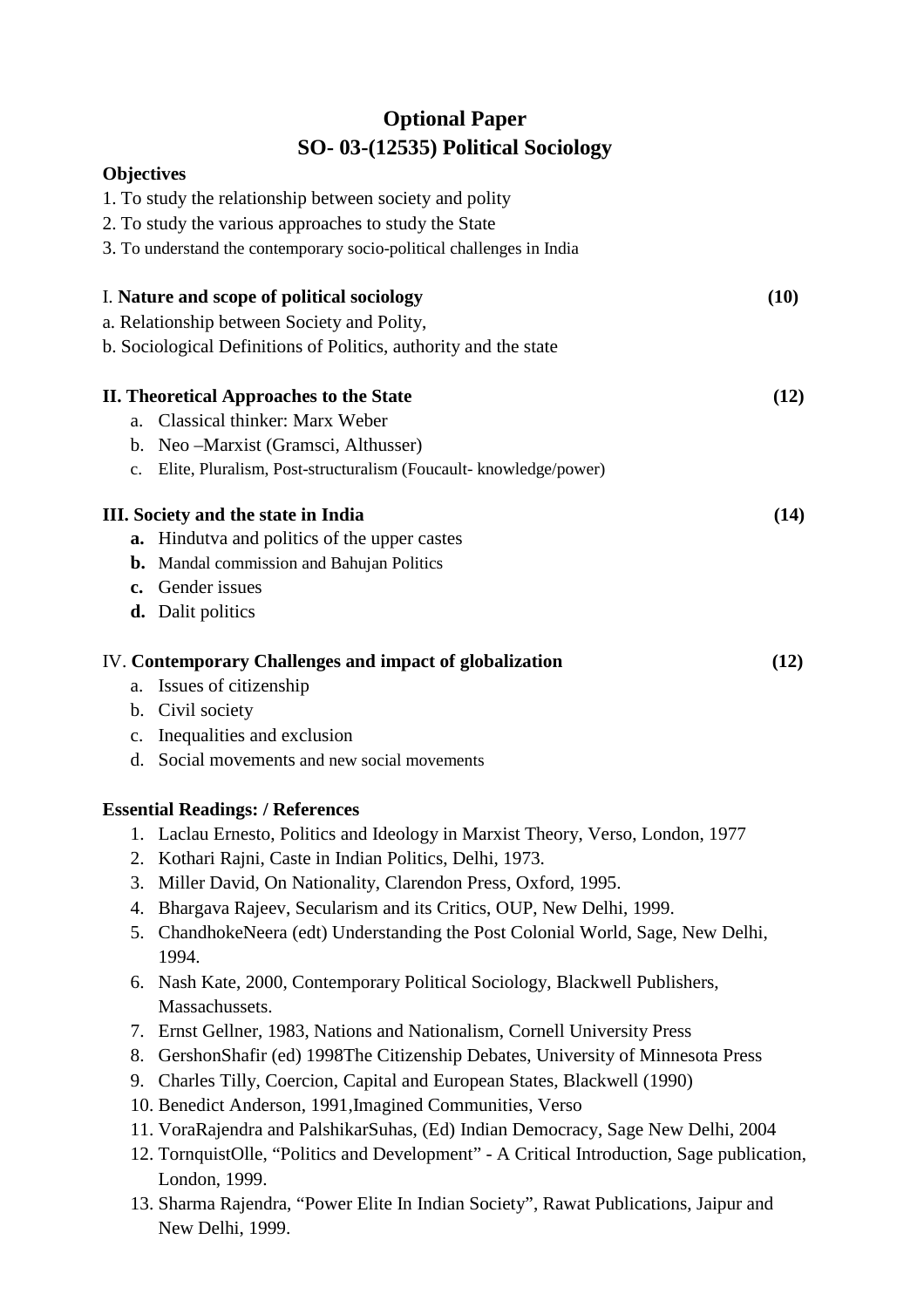- 14. KohliAtul, " The State and Poverty in India –The Politics of Reform",Cambridge University Press, Cambridge, 1987.
- 15. Desai A.R., State and Society India Essays in Dissent, popular Pub, Bombay. 2000.
- 16. ShakirMoin, "State and Politics in Contemporary India", Ajanta Publication, Delhi, 1986.
- 17. VoraRajendra, Agenda for The Study of Political Economy of Maharashtra, Occasional paper No.1, Politics and Public Administration, University of Pune, Feb.1994.

Note: Any other text/Article suggested by the subject teacher.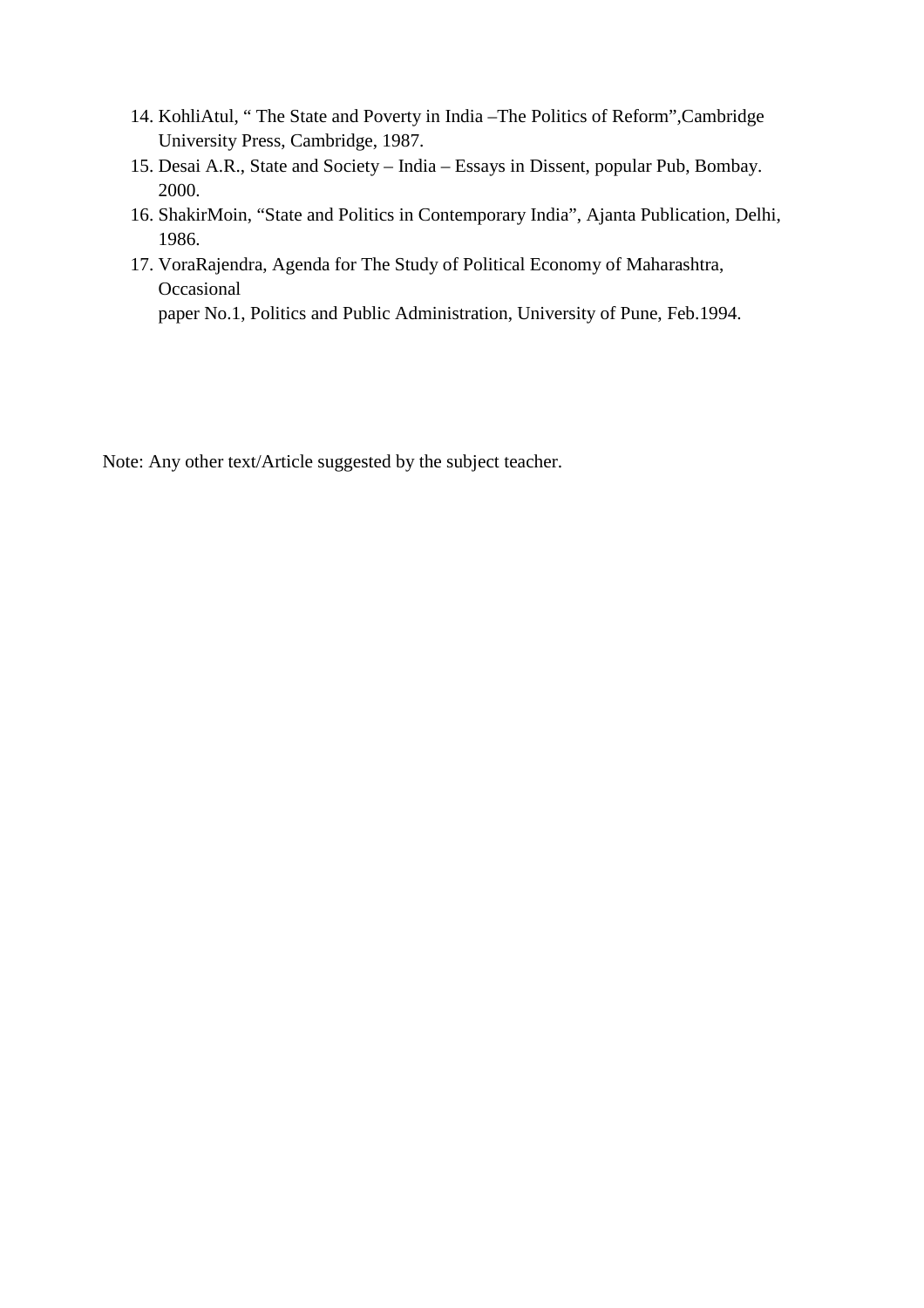# **Optional Paper**

# **SO- 04-(12536) Sociology of Maharashtra: Culture and Society**

### **Objectives**

1. To enhance sociological knowledge about the local and regional context of Maharashtra.

| 2. To acquaint students with the changing trends in Maharashtra with special reference to |
|-------------------------------------------------------------------------------------------|
| globalization, Development processes and caste, gender politics                           |

| <b>I. Maharashtra: Mapping History and development Indices</b><br>(6)                                                                                                                                                                                                                                                                                                                                                                                                 |      |  |
|-----------------------------------------------------------------------------------------------------------------------------------------------------------------------------------------------------------------------------------------------------------------------------------------------------------------------------------------------------------------------------------------------------------------------------------------------------------------------|------|--|
| <b>II. Cultural Revolt in Colonial Maharashtra:</b><br>a. Impact of Satyashodhak Movement<br>b. Non Brahmin Movement<br>c. Right Discourse in Kolhapur State<br>d. Ambedkarite Movement                                                                                                                                                                                                                                                                               | (10) |  |
| III. Debate on social reform and Women's Questions in 19 <sup>th</sup> Cent. Maharashtra (Age of<br>consent, Widow Remarriage, Education, Nation and Mother)                                                                                                                                                                                                                                                                                                          | (10) |  |
| IV. Formation of Maharashtra: Economic, Political and Cultural Issues<br>Samyukta Maharashtra Movement<br>a.<br>b. Girangaon and Working Class Movement<br>c. Ethnic Nationalism: Shiv Sena<br>d. Development of Bahujan, Dalit and OBC politics in Maharashtra<br>e. Contemporary issues in Maharashtra<br><b>Regional Disparity in Development</b><br>$\mathbf{i}$ .<br><b>Issues of Displacement</b><br>ii.<br>Farmer's Suicide<br>iii.<br><b>Sex Ratio</b><br>iv. | (22) |  |
| <b>Essential Readings:</b>                                                                                                                                                                                                                                                                                                                                                                                                                                            |      |  |
| 1. LeleJayant, Elite Pluralism and Class Rule-Political Development in Maharashtra,                                                                                                                                                                                                                                                                                                                                                                                   |      |  |
| Popular Prakashan, Bombay, 1982.<br>2. LeleJayant, "Caste, Class and Dominance: Politics Mobilization in Maharashtra",<br>"Dominance and State Power in Modern India- Decline of Social Order", Francine<br>Frankel, MSA Rao (Ed.), Oxford University Press, Delhi, 1990<br>3. Khekale, N (1999): 'Pressure Politics in Maharashtra', Himalaya Publishing House,                                                                                                      |      |  |
| Bombay<br>4. Omvedt, Gail 1999 : Dalit and the Democratic Revolution, New Delhi : Sage.<br>5. Phadke Y. D., VisavyaShatakatil Maharashtra, Vol. 1 to-6, SrividyaPrakashan, Pune                                                                                                                                                                                                                                                                                       |      |  |

- 1. Adarkar and Menon: Katha mumbaichyaGirangavachi, MaujPrakashan, Mumbai. 2007: Page No.-19-59; 74-278
- 2. Adarkar and Menon: One hundred years, one hundred voices, Seagull, New Delhi. 2004: Page nos. 89-336
- 3. Jogdand P.G., Dalit Movement in Maharashtra , New Delhi : Kanak Publications , 1991. Page nos.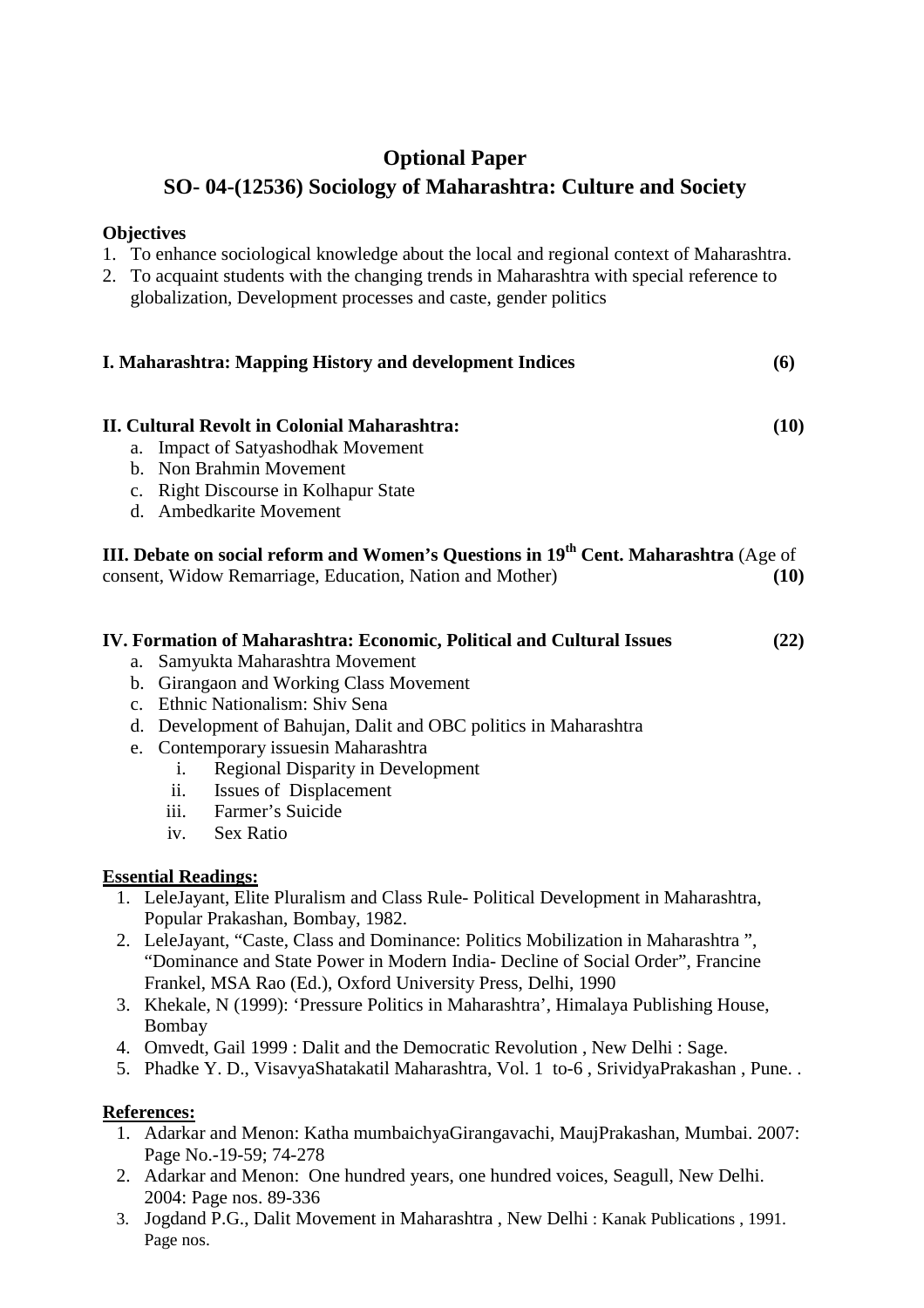- 4. Omvedt, Gail, Cultural Revolt in Colonial India,Scientific Socialist Education Trust, Bombay, 1976
- 5. VoraRajendra, Agenda for The Study of Political Economy of Maharashtra, Occasional paper No.1, Politics and Public Administration, University of Pune, Feb.1994.
- 6. Phadke Y. D.: Language and Politics,Himalaya Publishing House, Bombay,1977
- 7. Shiva Vandana and Jalees K: Farmer's Suicide in India,
- 8. Latest Census and NSS reports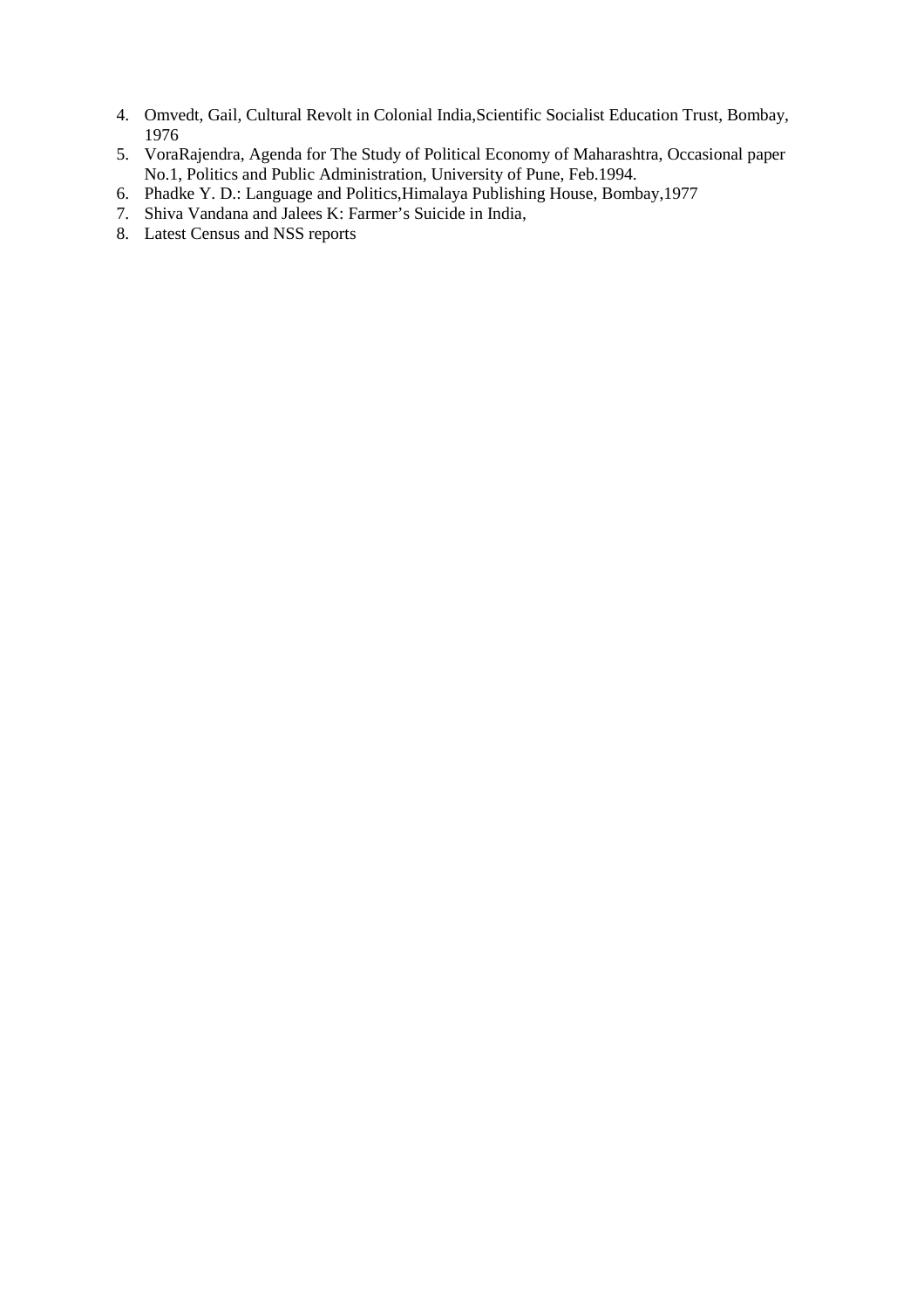### **Semester II Compulsory Paper**

### **SC O4 – (22532)- METHODOLOGY OF SOCIAL RESEARCH**

### **Objectives:**

- 1. To introduce students to the philosophical foundations of social research.
- 2. To acquaint students with the quantitative and qualitative strategies of research

#### **Course Outline:**

- I. Positivism and Sociology (10 )
	- a. Comte's Notion of Positivism, Vienna Circle's

Positivism b. Objectivity, the position of researcher

- c. Ethics
- II. Critiques of positivism (13)
	- a. Existential Phenomenology and Ethnomethodology
	- b. Hermeneutics and Critical theory: Gadamer, Apel, Habermas
	- c. Feminist Critiques: Feminist empiricism, reformulation of methods nd Feminist Standpoint Epistemology
	- e. Impact of post-modernism, Post-structuralism.
- III. Quantitative Research Strategies (10)
	- a. Survey
	- b. Structured Interview
	- c. Content Analysis
- IV. Qualitative Research Strategies (14)
	- a. Differences between quantitative and qualitative

research

- b. Ethnography
- c. Unstructured

Interview

- d. Case Study
- e. Participatory Action Research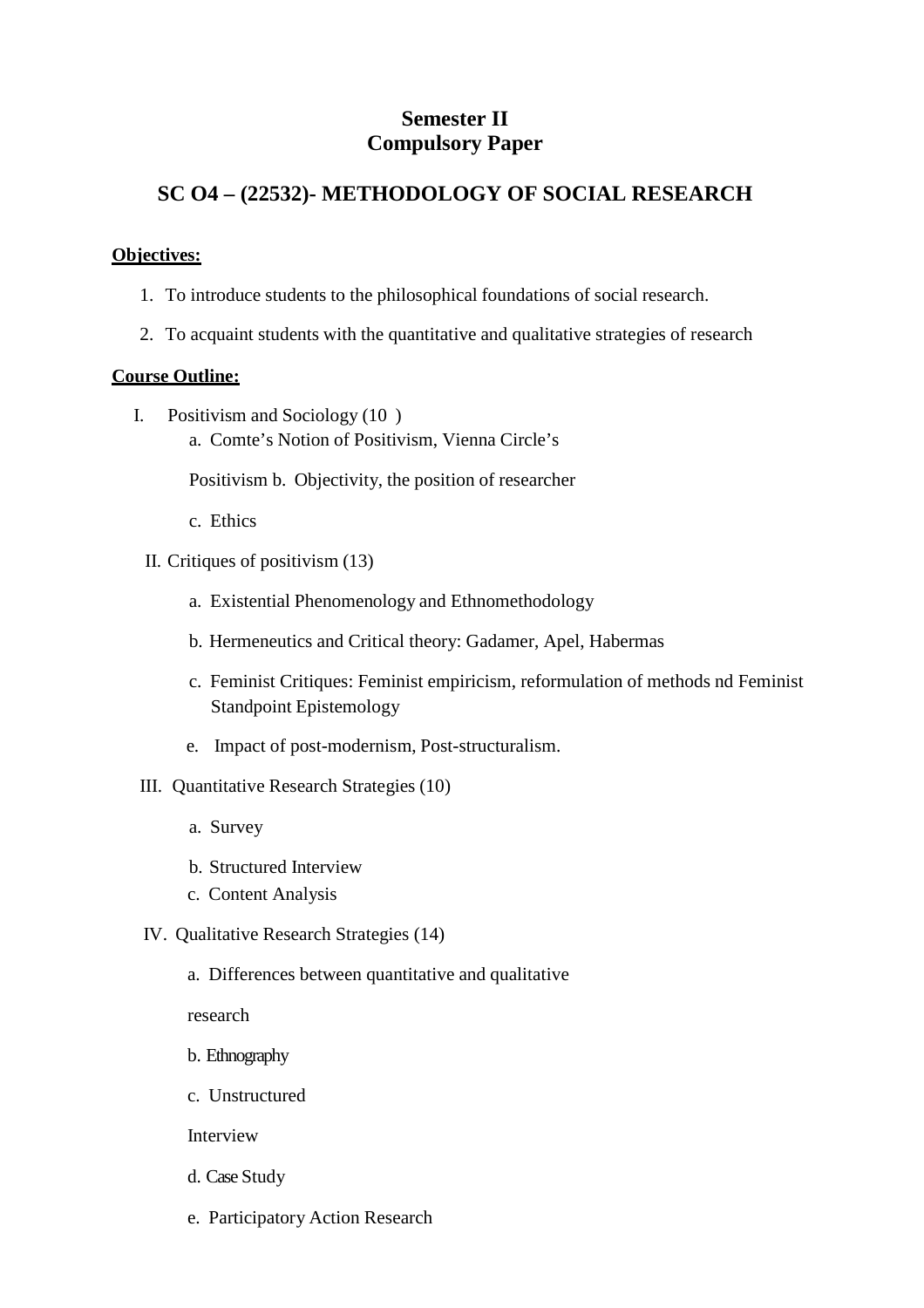V. Recent Debates (01)

Combining Quantitative and Qualitative methodology, Triangulation

### **Essential Readings:**

- 1. Giddens Anthony (1976), New Rules of sociological Research, Hutchinson Publication. Pg. No. 23-32, 54-70, 135-137.
- 2. Sachdev Meetali, Qualitative Research in Social Sciences, Jaipur: Raj Publishing.
- 3. Bryman Alan, (2001) , Social Research Methods, Oxford: Oxford University Press. Pg.No. 4-25, 189-193, 263-287, 289-310, 311-323.
- 4. Seale, Clive (Ed.), (2004), Social Research Methods- A Reader. London: Routledge Publication.
- 5. Corbetta, Piergiorgio (2003), Social Research- Theory, Methods and Techniques, London : Sage Publication. Pg. No. 11-25, 36-54, 117-163, 264- 286.
- 6. Henn, Matt, Weinstein, Mark and Foard, Nick (2006), A Short Introduction to Social Research, New Delhi : Vistar Publication. Pg. No. 66-95, 137-140, 149-183.
- 7. Haralambos and Holborn, Sociology: Themes and Perspectives, HarperCollins Publishers Limited, 2008
- 8. Somekh and Lewin (ed) (2005), Research Practices in Social Sciences, New Delhi : Vistar Publication. Pg. No. 16-25, 33-40, 41-48, 56-64, 89- 96, 121-130, 302- 309, 310- 317.

- 1. Carol Grbich (2000), New Approaches in Social Research, New Delhi: Sage Publication, Thousand Oaks
- 2. Williams Malcolm (2004), Science and Social Science, New York : Routledge Publication.
- 3. Mulkay Michael: Science and the Sociology of Knowledge, London : George Allen and Unwin Ltd..
- 4. Shrinivas M.N, Shah A.M and Ramaswami, E.A (Ed.) (2002), The Fieldworker and the Field (Second Edition), London: Oxford University Press.
- 5. Denzin Norman, Lincoln Yvonna (ed) (2000), Handbook of Qualitative Research, Vol. I, Sage, New Delhi, Thousand Oaks.
- 6. Silverman David (1985), Qualitative Methodology and Sociology, Gower, Vermont.
- 7. Burawoy M. and Joseph Blum, (ed) (2000), Global Ethnography: Forces, Connections and Imaginations, Berkeley and Los Angeles : University of California Press.
- 8. Devine and Heath (1999), Sociological Research Methods in Context, Palgrave.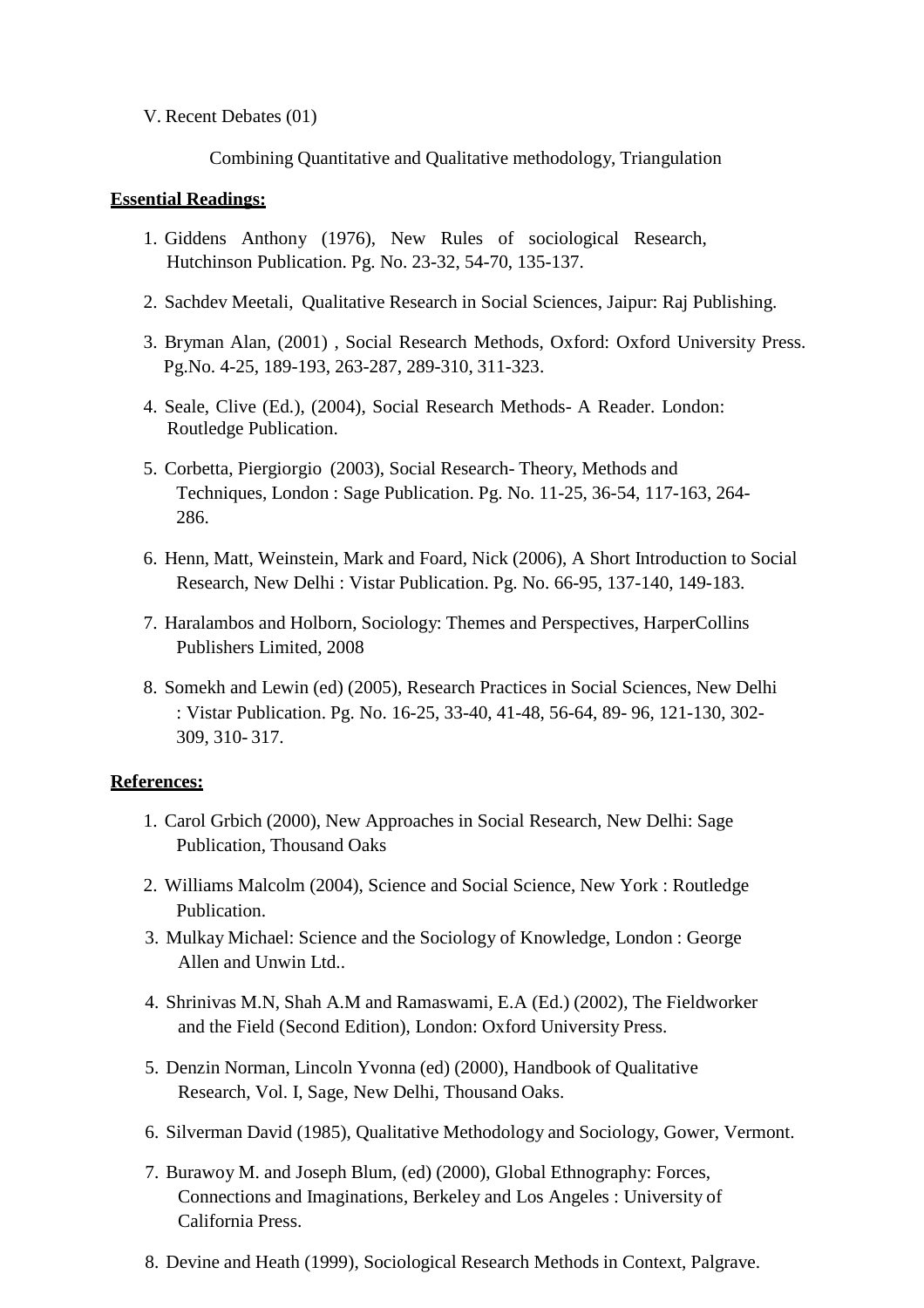- 9. Feyerabend Paul (1987), Farewell to Reason, London : Verso.
- 10. Feyerabend Paul (1993), Against Method, London: Verso Press.
- 11. Sarantakos S. (1999), Social Research, Macmillan Press
- 12. Corbetta, Piergiorgio (2003), Social Research- Theory, Methods and Techniques, London : Sage Publication.

Note: Any other text/Article suggested by the subject teacher.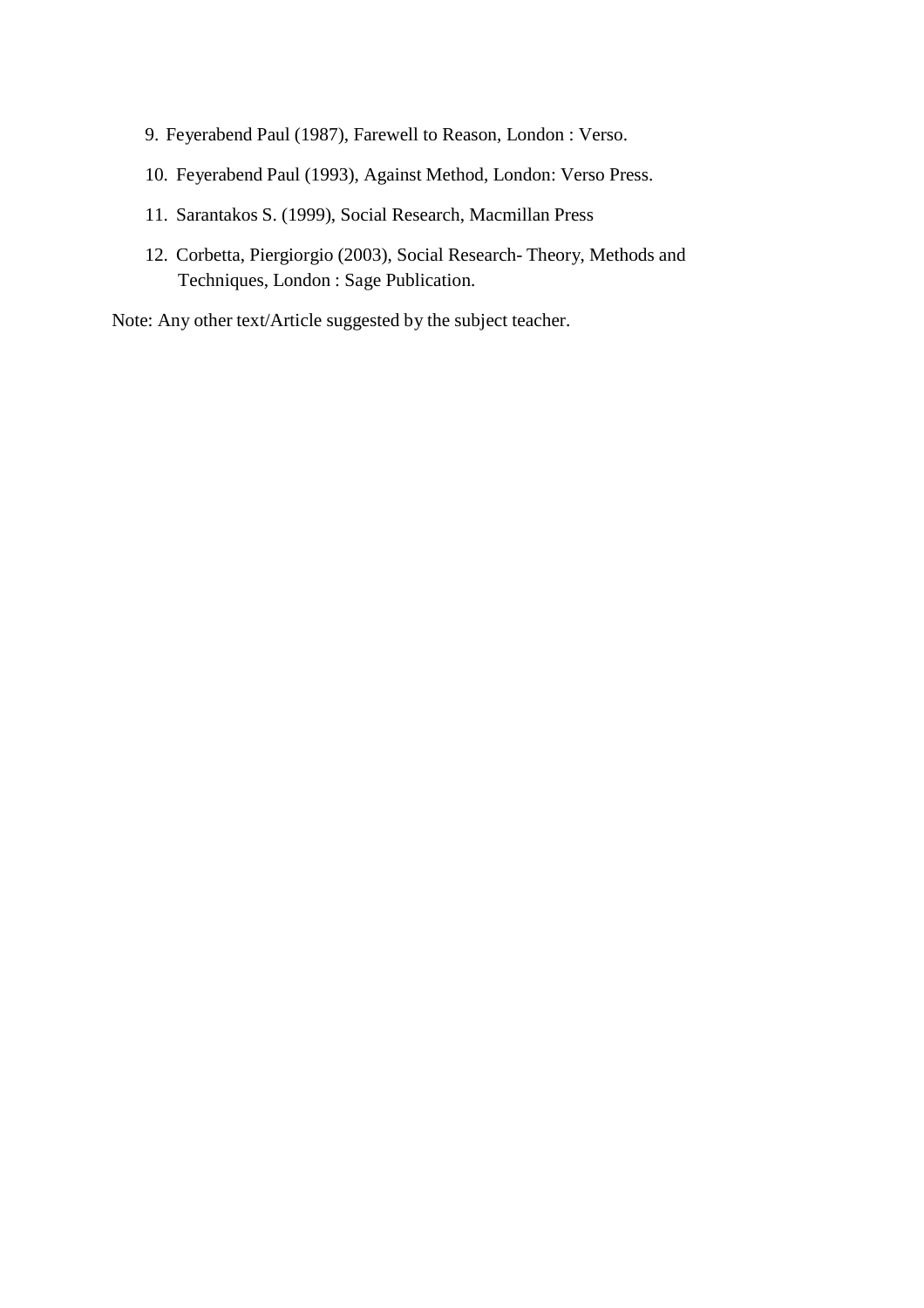### **COMPULSORY PAPER**

### **SC-03-(22537) Introduction to Sociological Theories**

#### **Objectives:**

- 1. To develop the understanding of major sociological perspectives.
- 2. To develop the analytical abilities of the students.
- 3. To develop research orientation of the students with the understanding of major theoretical perspectives.

#### **Course Outline:**

| $\mathbf{I}$ . | Structuralism: Radcliff-Brown, Levi-Strauss.                                                              | (10) |
|----------------|-----------------------------------------------------------------------------------------------------------|------|
| П.             | Functionalism and Neo Functionalism: (Malinowski, Parsons & Merton), Neo<br>Functionalism: (J. Alexander) | (12) |
|                | III. Conflict theory: Mills and Dahrendorf                                                                | (10) |
|                | IV. a. Phenomenology - Alfred Schultz and Peter Berger                                                    |      |
|                | b. Ethnomethodology - Garfinkel and Goffman                                                               | 16   |

#### **Essential Readings:**

- 1. Ritzer, George. Sociological Theory.MacGraw-Hill.2000.
- 2. Ritzer, George. Encyclopedia of Social Theory.Vol.I& II.Sage Pub. 2005.
- 3. Giddens and Turner (eds). Social Theory Today, Cambridge: Polity Press, 1987
- 4. Abraham, M.F. Modern Sociological Theory, New Delhi: OUP. 1990
- 5. Haralambos and Holborn. Sociology Themes and Perspectives.Fifth Edition, Collins, 2000.
- 6. Calhoun, Craig, Rojek, Chris & Bryan Turner. The Sage Handbook of Sociology, Sage Publications. 2005
- 7. Ritzer, George and Barry Smart. Handbook of Social Theory.Sage Publications, 2001.
- 8. Adams Bert N., Sydie R. A., Sociological Theory, New Delhi, Vistaar Pub, 2011
- 9. Turner J. H., The Structure of Sociological Theory, Jaipur, Rawat Pub., 1999.
- 10. Lemert Charles, Social Theory: The Multicultural and Classical Readings, Jaipur, Rawat Pub, 2004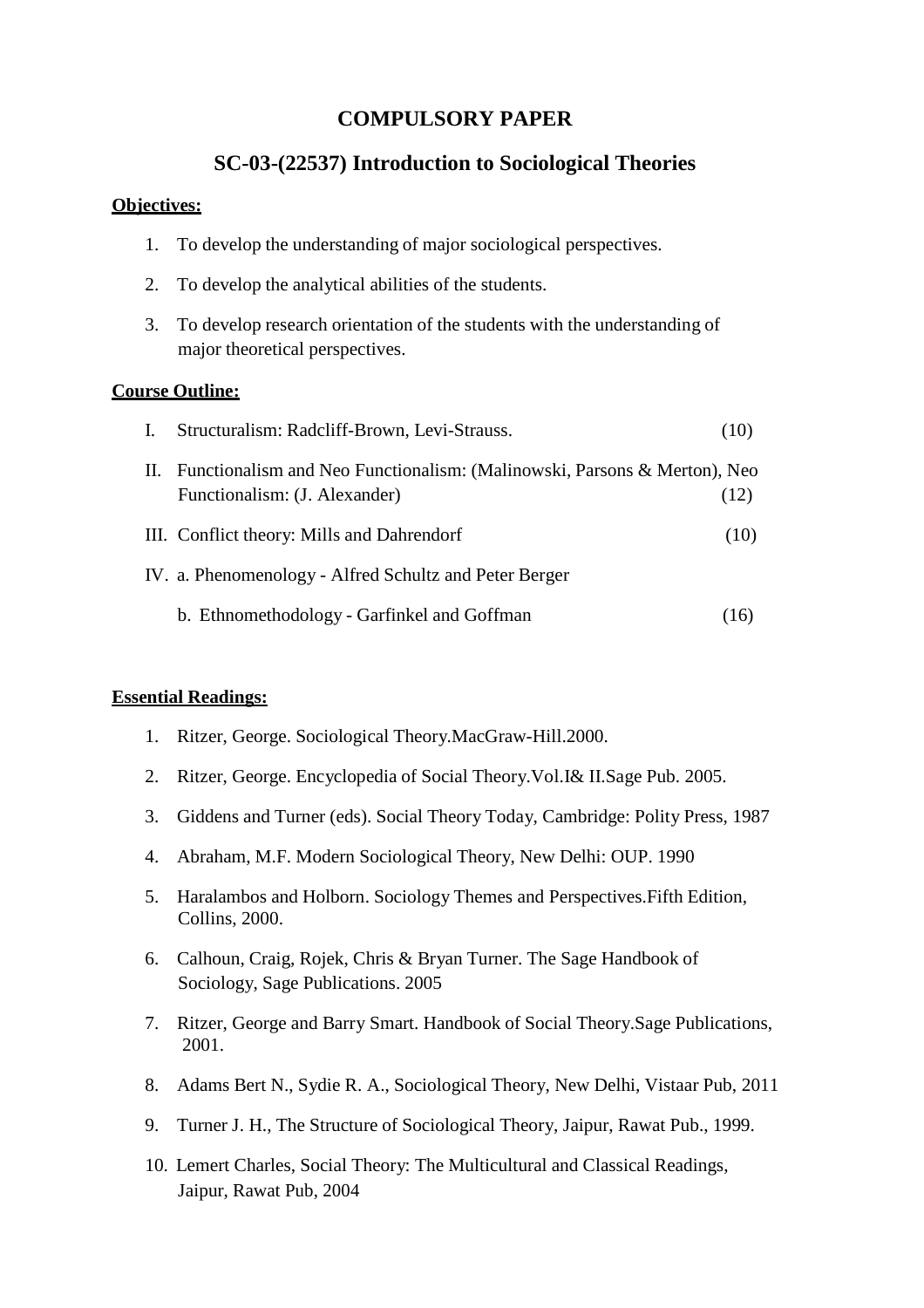- 1. Turner Bryan S. (Edited), The New Blackwell Companion to Social Theory, Blackwell
- 2. Publishing Ltd. ISBN: 978-1-405-16900-4, 2009
- 3. Calhoun Craig, (edited), Robert K. Merton: Sociology of Science and Sociology as Science, New York, Columbia University Press 2010
- 4. Schütz, Alfred, Phenomenology of the Social World. Evanston, Ill: Northwestern University Press. 1967.
- 5. Greg, M. A Smith Erving Goffman, (Key Sociologists), USA, Routledge ,

2006| Note: Any other text/Article suggested by the subject teacher.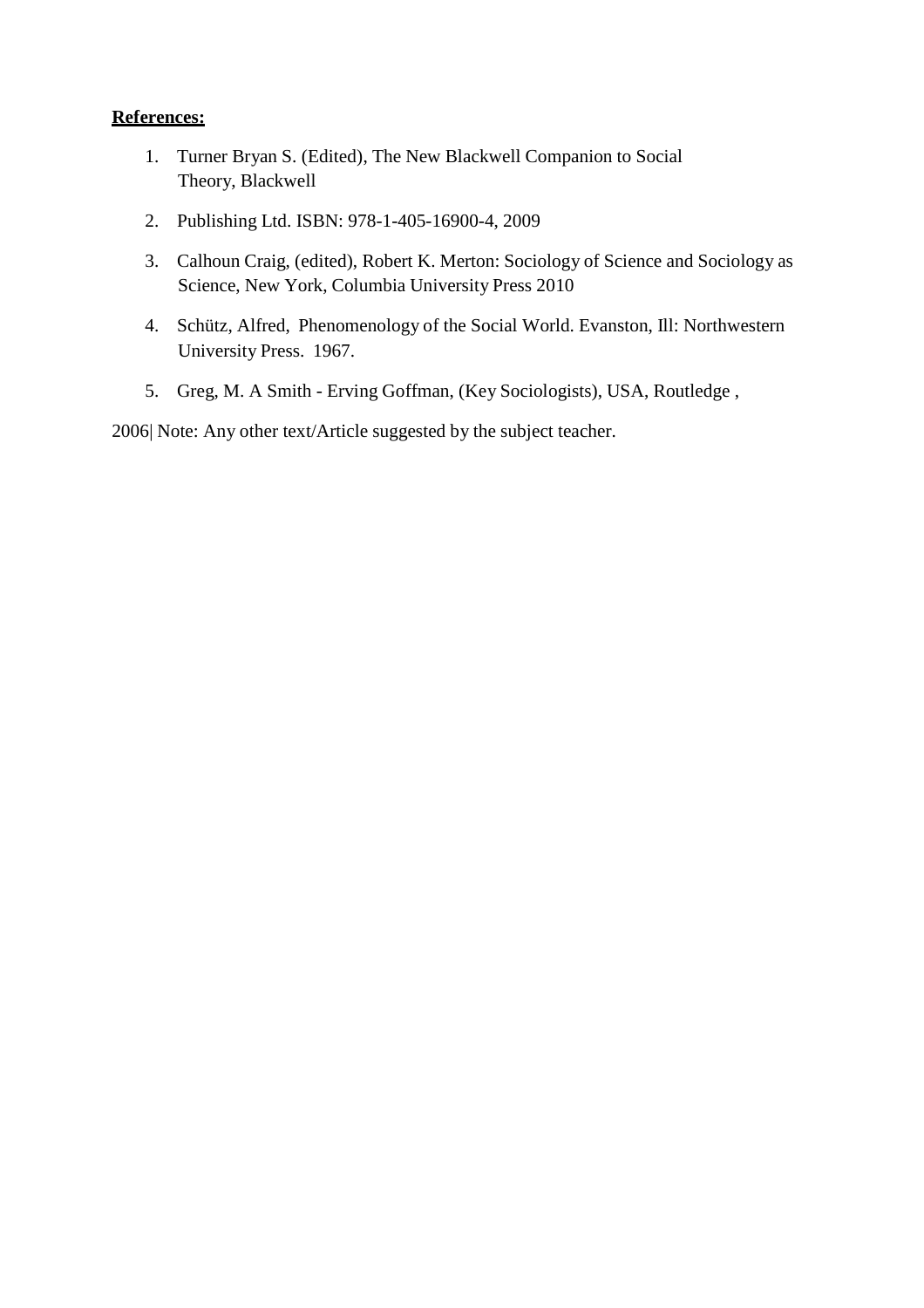# **Optional Paper SO- 05-(22533) Sociology of Education**

### **Objectives**

1. To get acquainted with the approaches and contributions in sociology of education

2. To get acquainted with the alternative educational programmes in India

| <b>New Developments in Sociology of Education</b>                                                      | (12) |
|--------------------------------------------------------------------------------------------------------|------|
| Theoretical Approaches and Contributions in Sociology of Education-Parsons,<br>a.<br>Gramsci, Bourdieu |      |
| <b>II. Philosophy of Education</b> – J Dewey, Paulo Freire, Ivan Illich, John Holt                     | (10) |
| <b>III. The Indian Tradition of Education - Colonial education, contribution of</b>                    | (14) |
| Nationalists, Gandhi                                                                                   |      |

| <b>IV. Policies and programmes</b> |  |
|------------------------------------|--|
|                                    |  |

- a. Educational policies
- b. Quality, quantity, and equality –issues of poverty, class, caste, tribe, gender and child labor
- c. Impact of globalization on education –Alternative Education Programs

### **Essential Readings:**

- 1. Morris, Iror: The Sociology of Education, Allan and Unwin, 1978.
- 2. Gore, M.S. et.all (ed.): Papers on Sociology of Education in India, New Delhi, NCERT, 1975.
- 3. Channa, Karuna: Interrogating Women's Education, Jaipur and New Delhi, Rawat Publications, 2001.
- 4. Jerome Karabel and H.Halsey. Power and Ideology in Education. 1977. Oxford University Press.
- 5. Banks. Olive. 1971. Sociology of Education, (2nd Ed.) London :Batsford.
- 6. Blackledge, D and Hunt, B. 1985. Sociological Interpretations of Education. London :Crom Helm.
- 7. Kabeer, Nambissan&Subrahmaniam (eds.). 2003. Child Labour and Right to Education in South Asia. Sage Publication, New Delhi.
- 8. Ramachandran, V. 2004. Gender and Social Equity in Primary Education, Sage Publication.
- 9. All the educational reports including articles in the newspapers.

- 1. Gandhi, M.K. 1977. Basic Education, in The Collected Works. Ahmedabad: Navajivan.
- 2. Dewey, J. (1916). Democracy and Education. An Introduction to the Philosophy of Education.New York: Free Press.
- 3. Friere, P. 1970. Pedagogy of the Oppressed. New York: Continuum.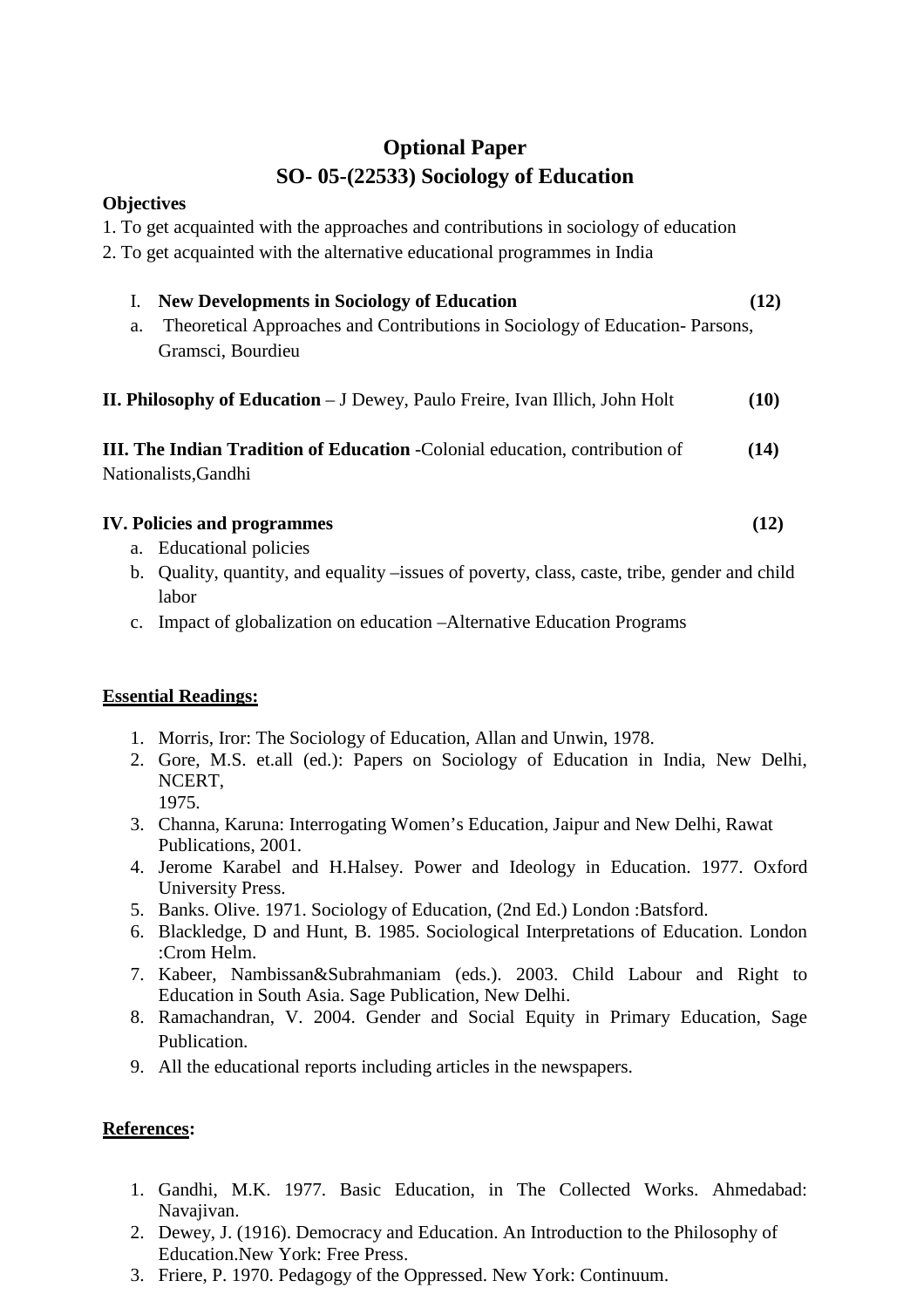- 4. Durkheim, E. 1956. Education and Society. New York: Teachers College Press.
- 5. Rousseau, Jean-Jacques. 1974. Emile. Translated by Barbara Foxley. Everyman's Library.London, J.M. Dent and Sons.
- 6. Durkheim, E. 1961. Moral Education. New York: The Free Press.
- 7. Althusser, L. 1971. Ideology and Ideological State Apparatuses, in L. Althusser (ed.) Lenin and Philosophy and Other Essays, London: New Left Books.
- 8. Bourdieu, P and Passeron.J.C. 1978. Reproduction in Education, Society and Culture. London: Sage. (Book 1).
- 9. Bernstein, Basil. 1996. Pedagogy. Symbolic Control and Identity. London: Taylor and Francis. (Chapter 1).
- 10. A.H. Halseyeet. al. (eds.). 2002. Education. Culture, Economy, Society. Oxford: Oxford

University Press (Selected chapters).

11. McLaren, P. 1986. Schooling as a Ritual Performance: Towards a Political Economy of

Educational Symbols and Gestures.New York: Routledge.

12. Thapan, M. 2006 (1991). Life at School. An Ethnographic Study. New Delhi: Oxford University Press.

13. Willis, P. E. 1977. Learning to Labour: How Working Class Kids Gets Working Class Jobs.Surrey, England: Saxon House.

- 14. Benei, Veronique. 2009. Schooling India. Hindus, Muslims and the Forging of
- Citizens. New Delhi, Orient Blackswan.
- 15. Apple, M. W. 1982. Cultural and Economic Reproduction in Education: Essays on class.
- ideology and the state. London: RKP. (Chapters 1, 9).
- 16. Kumar. K. 2002. Prejudice and Pride.New Delhi: Viking.
- 17. Saigol, R. 2000. Symbolic Violence, Curriculum, Pedagogy and Society.Lahore: Sahe. (Chapters 5, 6, and 7).
- 18. Froerer, Peggy. 2007. Disciplining the Saffron Way: Moral Education and the Hindu Rashtra, Modern Asian Studies.41,5: 1033-1071.
- 19. Jeffrey, Craig, Roger Jeffery and Patricia Jeffrey. 2008. School and madrasah education: gender and the strategies of Muslim young men in rural north India. Compare.

A Journal of Comparative and International Education.38, 5: 581-593.

- 20. Coleman. J. S. 1968. "The Concept of Equality of Educational Opportunity".Harvard Educational Review, 38(1): 7-22.
- 21. Boren. M.E. 2001. Student Resistance.A History of the Unruly Subject.New York. London: Routledge.
- 22. Beteille, A. 2009. Institutions and Networks.Current Science.97, 2:148-156.
- 23. Beteille, A. 1985. Equality of Opportunity and the Equal Distribution of Benefits.Pune:

Orient Longman (Gokhale Institute of Politics and Economics).

 24. Wazir, Rekha (ed.) 2000. The Gender Gap in Basic Education.New Delhi, Sage Publications (selected chapters).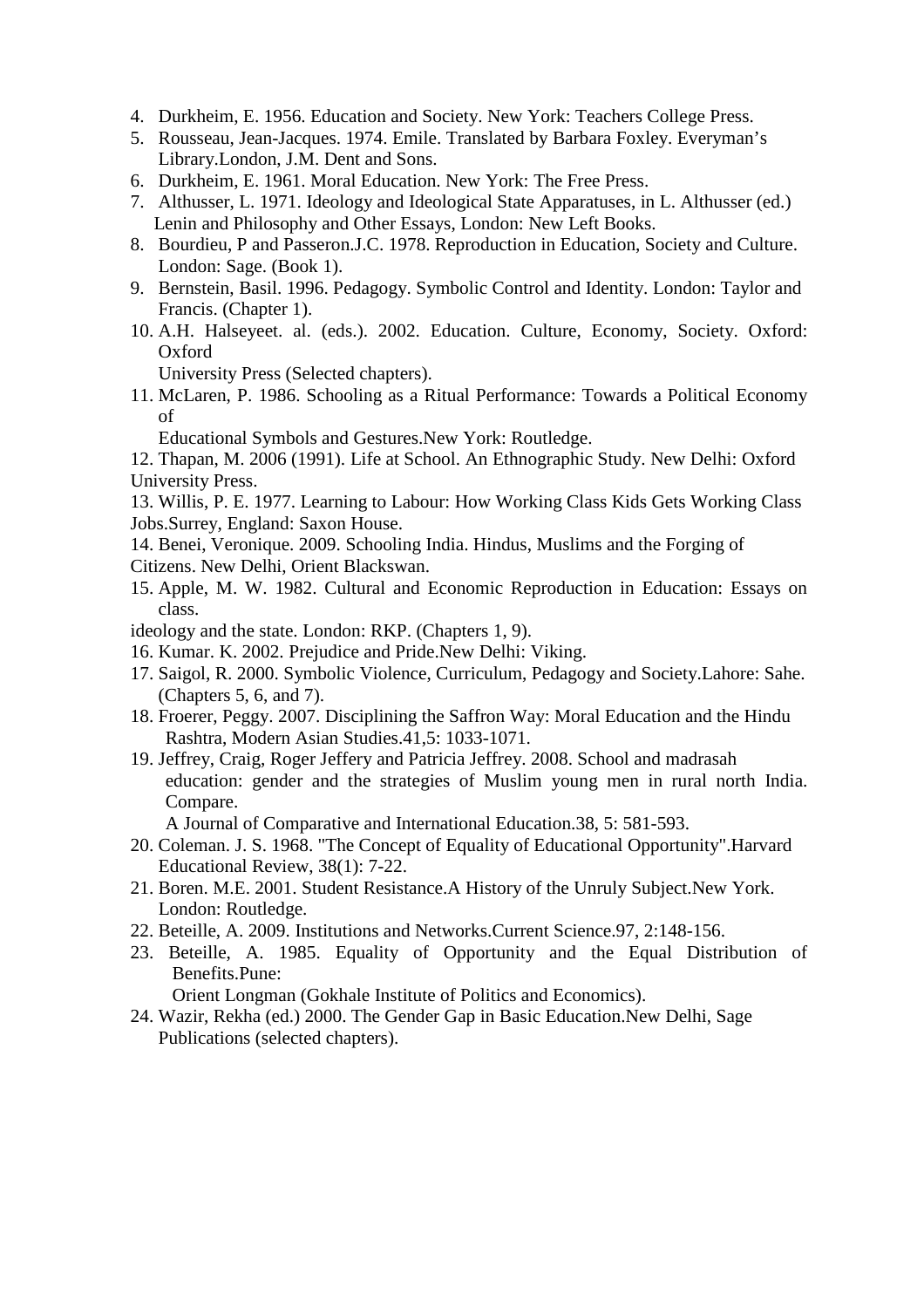# **Optional Paper**

# **SO- 06 (22534) Sociology of Media**

### **Objectives**

|  | 1. To introduce students to the different types of media. |  |  |  |  |
|--|-----------------------------------------------------------|--|--|--|--|
|--|-----------------------------------------------------------|--|--|--|--|

2. To introduce new methodologies to analyze media in the context of globalization. nation, gender and community.

| a.                         | I. Concept and Theories and of Media<br>Defining Media: Folk, Popular, Mass, and Alternate; Media and | (18) |
|----------------------------|-------------------------------------------------------------------------------------------------------|------|
|                            | Modernity,                                                                                            |      |
|                            | b. Making Sense: Ideology, Discourse and hegemony                                                     |      |
|                            | c. Social History of Media, State and Media in India                                                  |      |
|                            | d. Media and Inequality- Digital Divide                                                               |      |
|                            | <b>II.</b> Methodologies for Studying Media                                                           | (10) |
|                            | a. Texual analysis                                                                                    |      |
|                            | b. Audience research                                                                                  |      |
|                            | c. Discourse analysis                                                                                 |      |
|                            | <b>III. Television: Analyzing programmes</b>                                                          | (10) |
| a.                         | <b>Emergence of Satellite Television</b>                                                              |      |
|                            | b. Transnational Television                                                                           |      |
|                            | c. Politics of Television                                                                             |      |
|                            | <b>IV. Nation, Gender and Community in Indian Cinema</b>                                              | (10) |
| a.                         | Regional                                                                                              |      |
|                            | b. Bollywood                                                                                          |      |
|                            | c. Transnational                                                                                      |      |
| <b>Essential Readings:</b> |                                                                                                       |      |
|                            | 1. Asa Briggs & Peter Burke, A Social History of the Media, Polity Press, Cambridge                   |      |
|                            | 2005. Page Nos. 1-12; 91-120                                                                          |      |
|                            | 2. Butcher Mellissa: Transnational Television. Cultural Identity and change; Sage, N.                 |      |
|                            | Delhi, 2003. Page nos. 49-87; 111-180                                                                 |      |
|                            | 3. Hodkinson Paul: Media, Culture and Society, Sage Publications, 2011. Page Nos. 1-                  |      |
|                            | 15; 60-81; 103-126                                                                                    |      |
|                            | 4. Nandy A.(Ed.): The Secret Politics of Our Desires, Oxford University Press, New                    |      |
|                            | Delhi, 1995 (Introduction)                                                                            |      |
|                            | 5. NiranjanaTejaswiniet al (): Interrogating Modernity, Seagull, Calcutta,                            |      |
|                            | 1995.(Introduction)                                                                                   |      |
|                            | 6. O'Shaughnessy Michael: Media and Society- An Introduction, OUP, Australia, 1999.                   |      |
|                            | Page nos.1-52,63-69.155-14                                                                            |      |

- 7. RajgopalArvind: Politics of Television, Cambridge University Press, UK, 2001
- 8. Uberoi Patricia: 'Imagining the Family: An Ethnography of viewing *Hum AapkeHainKaun*'in Dwyer & Patel (Eds), *Pleasure and the Nation*, Oxford, New Delhi. 2001
- 9. VirdiJyotika (2003): The Cinematic ImagiNations, Permanent Black, New Delhi.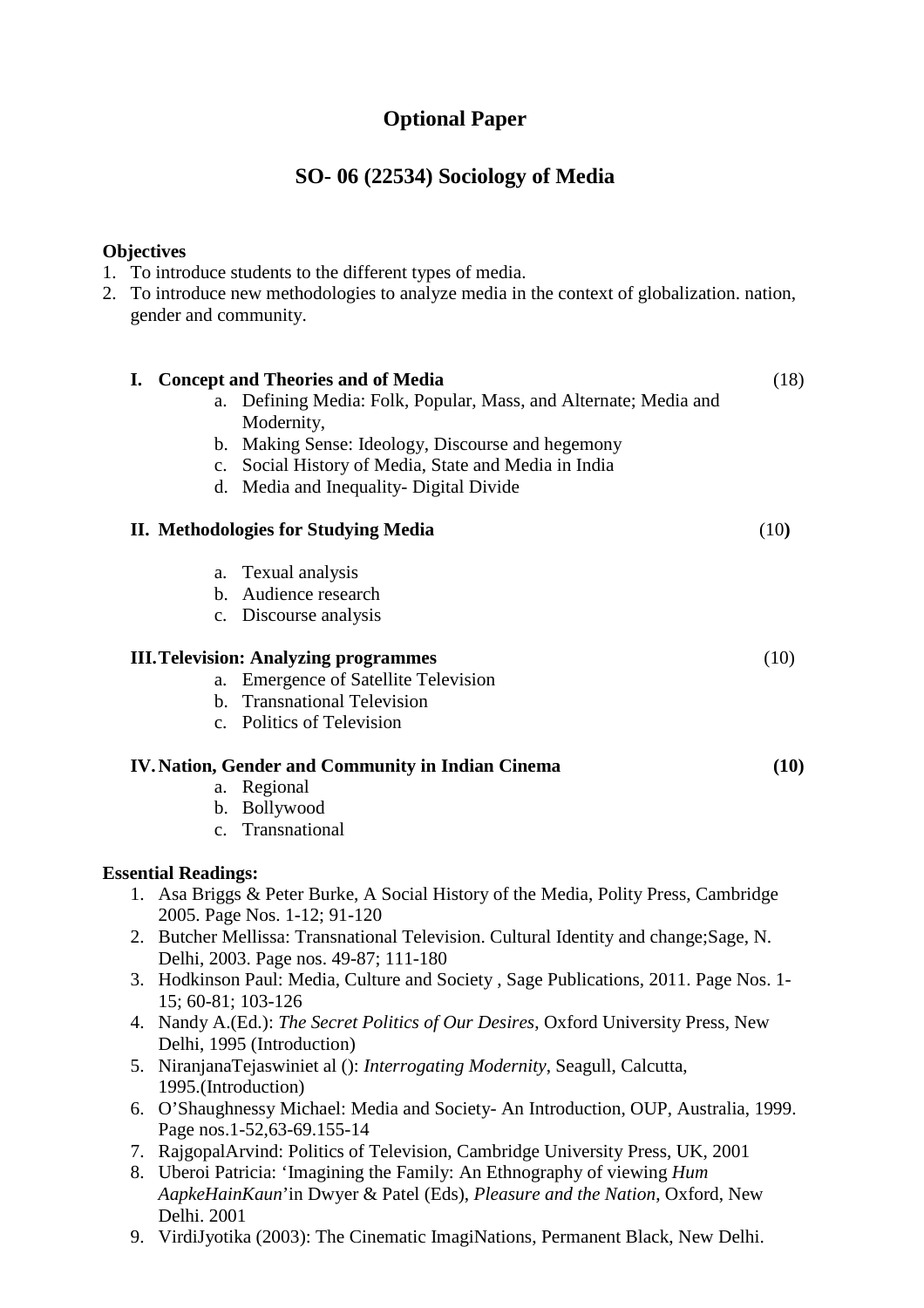- 1. Ash Amin and Nigel Thrift (eds) Cultural Economy Reader, Blackwell, London, 2004.
- 2. Don Robotham, Culture, Society and Economy: Bringing Production Back in, Sage, London 2005
- 3. Dwyer & Patel (Ed.): *Pleasure and the Nation*, Oxford University Press, New Delhi, 2001
- 4. Dwyer & Patel: *Cinema India*, Oxford University Press, New Delhi, 2002
- 5. Jan van Dijk, The Network Society, Sage, London, 2006
- 6. Uberoi Patricia: Freedom and Destiny, Oxford University Press, New Delhi, 2006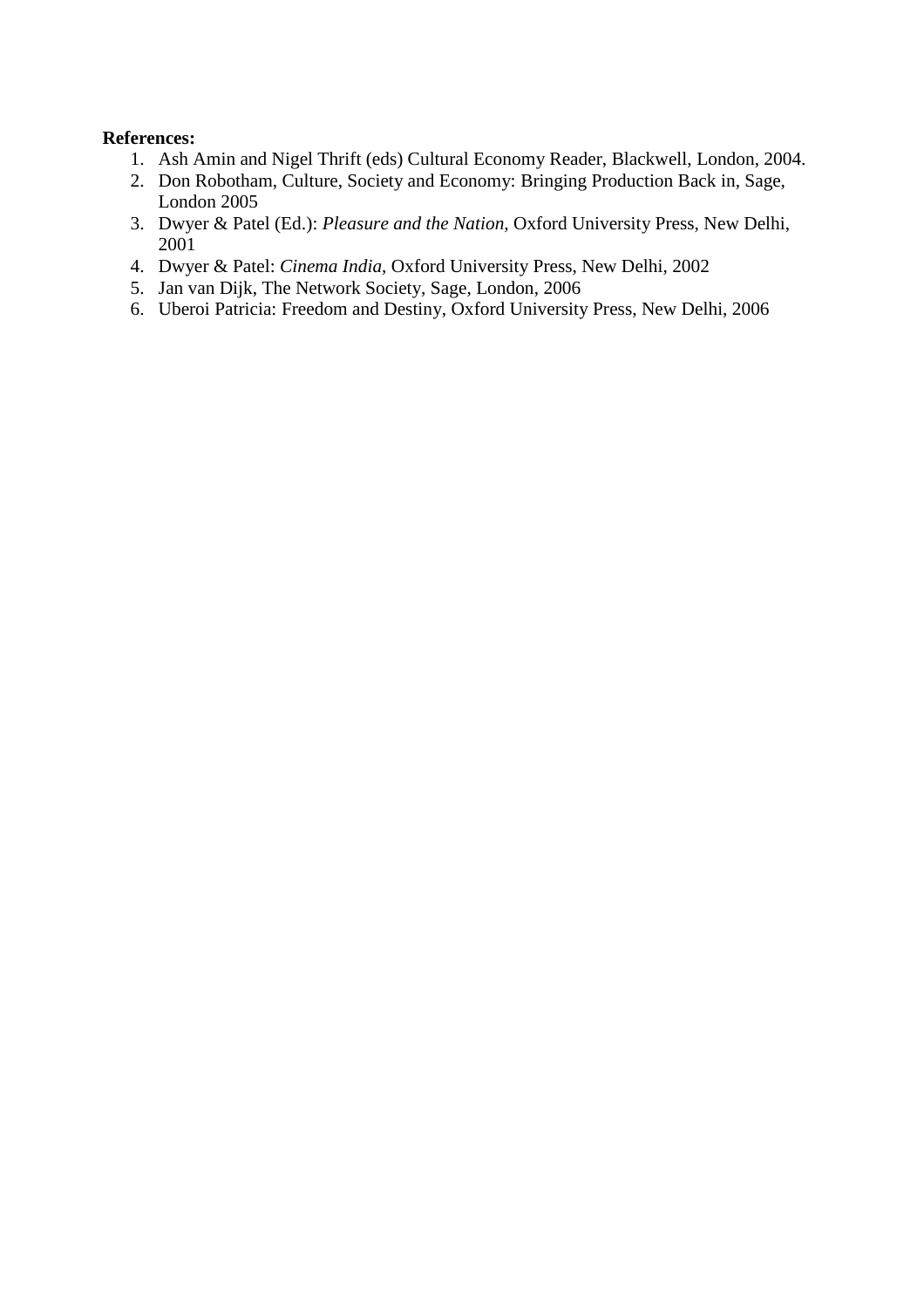# **Optional Paper**

|  |  |  |  | <b>SO- 07- (22535) Health And Society</b> |
|--|--|--|--|-------------------------------------------|
|--|--|--|--|-------------------------------------------|

| <b>Objectives</b> |                 |                                                                                            |      |
|-------------------|-----------------|--------------------------------------------------------------------------------------------|------|
|                   |                 | 1. To sensitize students to health related issues                                          |      |
|                   |                 | 2. To understand the issues related to community health                                    |      |
|                   |                 | 3. To understand the role of the State in the area of health                               |      |
|                   |                 |                                                                                            |      |
|                   | I) Introduction |                                                                                            | (8)  |
|                   |                 | Concepts - Health, Medicine, Illness, Sickness, Disease and Social Epidemiology            |      |
|                   |                 | II) Theoretical perspectives on health and medicine within sociology                       | (12) |
|                   |                 | a. Functional approach                                                                     |      |
|                   |                 | b. Conflict approach                                                                       |      |
|                   |                 | c. Interactionist approach                                                                 |      |
|                   |                 | d. Labeling approach                                                                       |      |
|                   |                 | <b>III)</b> Socio-Cultural Dimensions of Health                                            | (12) |
| a.                |                 | Social causes of Sickness-Attitudes, Beliefs, Values, Superstitions                        |      |
|                   |                 | b. Addiction and Society                                                                   |      |
|                   |                 | c. Rural Health-Issues And Problems                                                        |      |
|                   |                 |                                                                                            |      |
|                   |                 | <b>IV: Contemporary Issues in Health</b>                                                   | (16) |
| a.                |                 | National health policy                                                                     |      |
|                   |                 | b. Role of NGO in health sector                                                            |      |
| $C_{\bullet}$     |                 | Impact of globalization on health sector                                                   |      |
|                   | i.              | Privatization, Patents and poor                                                            |      |
|                   | ii.             | Right to health                                                                            |      |
|                   | iii.            | Health insurance                                                                           |      |
|                   | iv.             | Issues of Gender and Reproductive Health                                                   |      |
|                   | V.              | <b>Consumer Protection Act</b>                                                             |      |
|                   |                 | <b>Essential Readings: /References</b>                                                     |      |
|                   |                 | 1. Albrecht, Gary L. and Fitzpatrick, R. 1994. Quality of life in health care: Advances in |      |
|                   |                 | medical sociology. Mumbai: Jai press.                                                      |      |
|                   |                 | 2. Basu S.C. 1991. Hand book of preventive and social medicine 2nd edition, Current Books  |      |
|                   |                 | International, Calcutta.                                                                   |      |
|                   |                 | 3. Coe. Rodney M.1970. Sociology of Medicine, New York: McGraw Hill.                       |      |
|                   |                 | 4. Cockerham, William C, 1997, Medical Sociology New Jersey: Prentice Hall                 |      |
|                   |                 | 5. Cockerham, William C, 1997 Reading in Medical Sociology, New JerseyPrentice Hall.       |      |
|                   |                 | 6. Conrad, Peter et al. 2000. Handbook of medical sociology, New Jersey: Prentice Hall.    |      |

7. David Armstrong 1983. An outline of sociology as applied to medicine  $2^{nd}$ edition. Wright PSG Bristol London Boston .

8. DalalAjit, Ray Shubha, Ed. Social Dimensions of Health, Rawat, 2005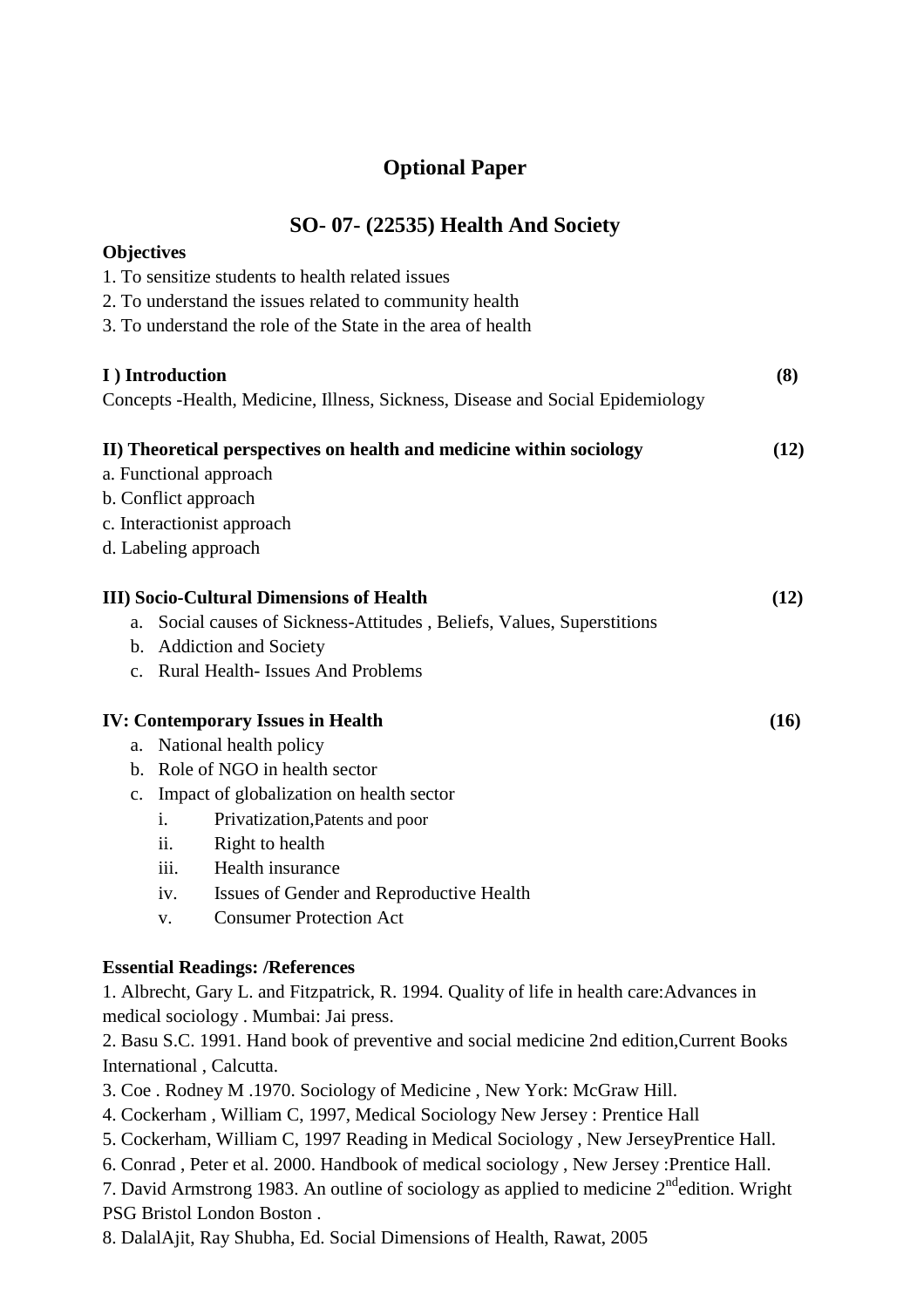9. LalSheokumar and ChandaniAmbika 1987.Medical care; Readings inmedical sociology Jainson publication New Delhi.

10. Mechanic David, 1978, Medical sociology 2nd edition New York, Free press.

11. Park K .2002. Textbook of Preventive and Social medicine; 20th

editionBanarasidasBhanot publishers, Jabalapur,

12. RatanVidya, 1992. Handbook of preventive and social medicine

(CommunityMedicine)9th edition, Jaypee brothers medical Publishers(P) Ltd. New Delhi.

13. Venkataratnam,R.1979.Medical sociology in an Indian setting, Madras:Macmillan.

14. Bhasin Veena-1994. People, Health and Disease: The Indian scenario. Delhi,KamlaRaj Enterprises.

15. Bose Ashish and Desai P.B.(eds) 1983. Studies in Social Dynamics of Health care,Delhi; Hindustan.

16. Calnan M.1987. Health and Illness, The Lay Perspective , Landon; Tavistock.

17. Gupta Giri Raj. (ed): 1981. Main currents in Indian Sociology (iv, The social and cultural context of Medicine in India), Vikas Publishing House Pvt. Ltd.

18. ICSSR,A survey of research in sociology and social Anthropology – volume II1974. Popular Prakashan, Bombay.pp 401 - 430

19. Janes Linda J. 1994. The social context of Health and Health work, London TheMacmillan press Ltd.

20. NaglaMadhu. 1998. Medical sociology. (A Study of Professional and their clients) Printwell publishers, Jaipur.

21. Oommen, T.K.1978, Doctors and nurses: A study in occupational role structure, New Delhi. Mcmillan.

22. Pokama K.L. 1994. Social Beliefs, cultural practices in Health and Disease, RawatPublications, New Delhi.

23. Schaefer T. Richard and Lamm P. Robert 1999. Sociology 6th edition, Tata McGraw Hill publishing company, New Delhi, pp 482 –489

24. DuBois, William and R. Dean Wright. 2000. Applying Sociology: Making a Better World. Boston: Allyn and Bacon.

25. Rebach, Howard M. and John G. Bruhn, eds. 2001. Handbook of Clinical Sociology, Second Edition. New York: Kluwer Plenum Press.

26. Stephens, Jr., W. Richard. 2001. Careers in Sociology, Second Edition, Boston: Allyn and Bacon.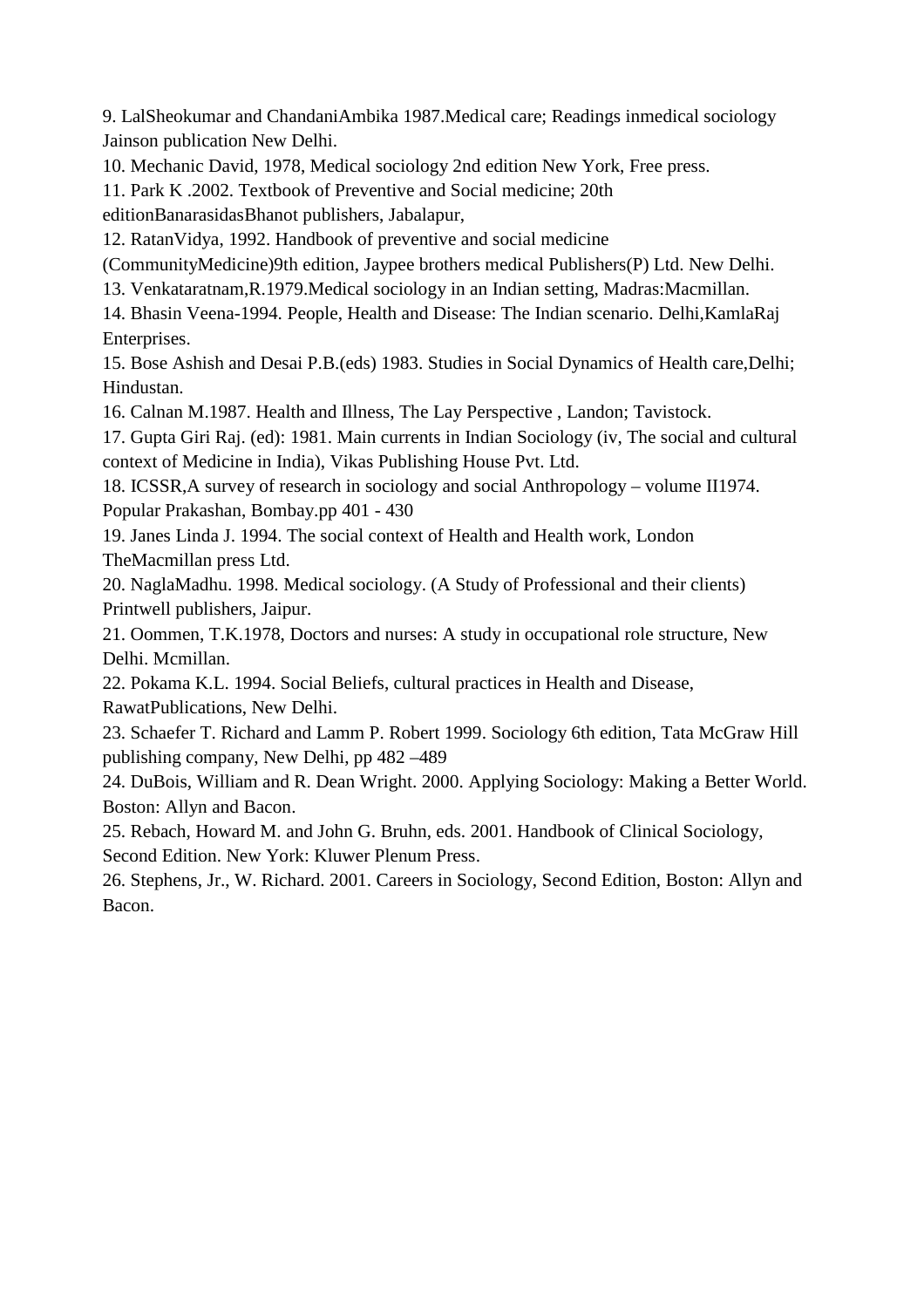# **Optional Paper**

### **SO – 08- (22536) Sociology of Labour**

#### **Objectives**

- 1. To understand the changing conceptions of work and labour
- 2. To understand the problems faced by labour in ( and changing composition of) organized and unorganized sector
- 3. To understand the impact of new economic policies and growth of information age on labour

#### **I Work and Labour 10**

- a) Changing conceptions of work and labour
- b) Changing organization of work (Fordist to post-Fordist, beyond bureaucracy?)
- c) Globalization and reorganization of work

#### **II Organized labour in India 10**

- a) Composition of organized labour
- b) Neo-liberal policies and formal sector
- c) Labour movement in India and present challenges to trade unions and labour movement

#### **III Labour in unorganized sector in India 14**

- a) Composition of unorganized/informal labour ( caste, tribe, gender, age, region, minority groups)
- b) Theoretical perspectives on informal sector : Dualist, Structuralist and Legalist
- c) I- Informalization II-Casualization III-Feminization
- d) Organizing the unorganized sector (problems of unionizing, social security, examples like SEWA)

### **IV Contemporary Issues 14**

- a) Job insecurity, Unemployment, Risk, Corrosion of character
- b) Migration (local, regional, transnational )
- c) Human Trafficking
- d) Labour in knowledge industry

#### **Essential Readings:**

- 1. BhowmikSharit 2012, Industry, Labour and Society, Orient Longman, (For labour movement, informal employment, globalization and reorganizations of work)
- 2. BhowmikSharit, 2009, Labour Sociology searching for a Direction, Work amd Occupations, Vol 36, No.2, May, Sage, pp. 126-144 (http://wox.sagepub.com)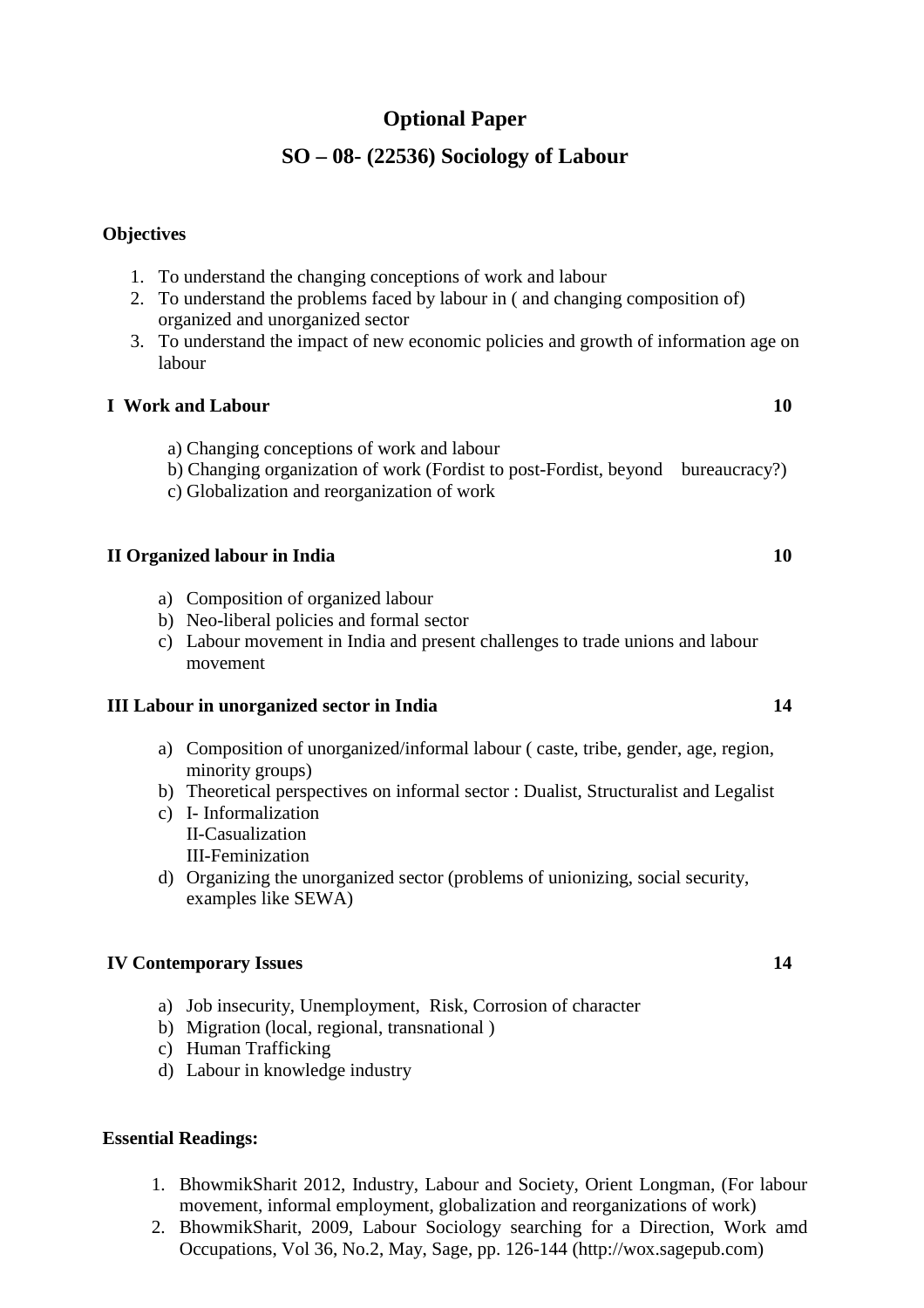- 3. Breman Jan 2003, The Labouring Poor in India; Patterns of Exploitation and Exclusion Oxford Univ. Press, Delhi
- 4. Breman, Jan 1996, FootloseLabour, Cambridge, Cambridge University Press.
- 5. Breman Jan 2004, The Making and Unmaking of an Industrial Working Class, Oxford University Press, N.Delhi (For history of formalization of working class in India, Expulsion of labour from formal sector, conditions of new employment, deskilling, casualization, informalizedlabour system, a reserve army)
- 6. Deshpande R. and Palshikar S. 2008, "Occupational Mobility: How much does caste matter?" Economic and Political Weekly, Vol. XLIII No. 34, Aug.23.
- 7. Giddens Anthony 2006, Sociology, Polity Press, UK (Chapters 16 and 18, for definition of work, changing nature of work, Post-Fordism, beyond bureaucracy, job insecurity, unemployment, corrosion of character)
- 8. JhabwalaRenana and SinhaShalini 2002, 'Liberalization and the woman worker', Economic and Political Weekly, 37 (23): 2037-44.
- 9. Joshi Chitra 2003, Lost Worlds: Indian Labour and Its Forgotten Histories, Permanent Black, N.Delhi.
- 10. Macionis John 2006, Sociology,  $10<sup>th</sup>$  edition, Pearson edition, (chapters 7 and 16)
- 11. Ritzer George 2010, Globalization: A basic text, Wiley-Blackwell, UK. (Chapters on Migration, global inequality, feminization of labour)
- 12. Sen S. and Dasgupta B. 2008 "Labour under stress, findings from a Survey" Economic and Political Weekly, January 19. 65-72.
- 13. Shramshakti Report
- 14. Singh (for theoretical perspectives)
- 15. ThoratSukhdeo, 1990, "Social Security in Unorganised Sector, How Secure are the scheduled castes?" Special Issue, Indian Journal of Labour Economics, Sept.
- 16. Watson, Tony 1996, Sociology, Work and Industry, Routledge, NY

- 1 Allen V. L.1959, The Need for a Sociology of Labour**,** The British Journal of Sociology*,* Vol. 10, No. 3, Industrial Sociology Sep., pp. 181-192
- 2 Banerjee Nirmala 1985, Women in Unorganised Sector, Hyderabad, Orient Longmans.
- 3 Breman Jan, 1974 Of Patronage and Exploitation, University of California Press.
- 4 Breman Jan, 2000 Das and R. Agarwal Down and Out: Labouring under Global Capitalism ,Oxford University Press and Amsterdam University Press
- 5 Breman Jan, 1985 Of Peasants, Migrants and Workers, Rural labour; Circulation and Capitalist Production in Western India, Clarendon Press.
- 6 Breman Jan, Parry Jonathan, Kapadia Karin (Ed.) ,1999, The Worlds of Indian Industrial Labour, Vedams eBooks , New Delhi,
- 7 Blyton Paul, Jenkins Jean, 2008, Key Concepts in Work, Sage, UK.
- 8 Caplow, T. 1970, The Sociology of Work, University of Minnesota Press.
- 9 Chandra Ashoka et.al. 1998, Labour, Employment and Human Development in South Asia, B.R. publishing House, N.Delhi
- 10 Elliott Anthony, 2010, Contemporary Social Theory, Routledge, NY ( chap 9 and 10 for Risk, corrosion of character, globalization)
- 11 Engineer Irfan 1997, "Underdevelopment Poverty, Political Economy of Migration", VikasAdhyayan Kendra, Mumbai.
- 12 Friedman, T. World is flat: A Brief History of Globalised World in 21st Century. Penguin.London.
- 13 Jogdand P. 2001, New Economic Policy and Dalits, Rawat publication, Jaipur.
- 14 Kalleberg A L, Sorensen A B. 1979, "The Sociology of Labor Markets", Annual Review of Sociology Vol. 5: 351-379, August.